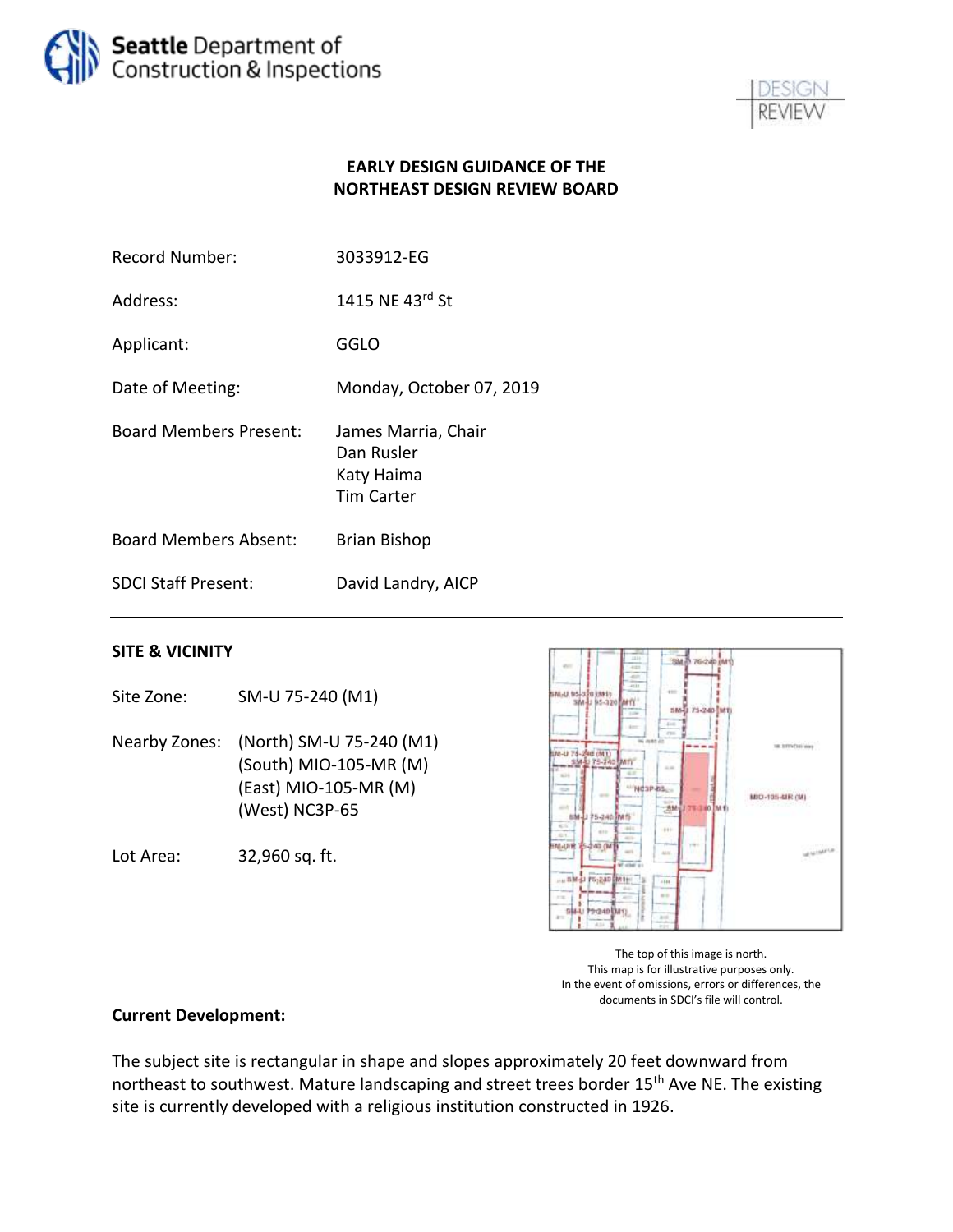### **Surrounding Development and Neighborhood Character:**

The site is located on the southwest corner of NE 43<sup>rd</sup> St and 15<sup>th</sup> Ave NE in the Universitv District Urban Center. The vicinity includes residential, commercial and institutional uses, with hospitality and arts venues scattered throughout. A parking lot is located north of the site, the new Burke Museum to the northeast, the University of Washington School of Law to the east, Parrington Lawn to the southeast, a mixed-use residential and religious institution to the south, and the University Station Post Office and four commercial structures to the west. The University of Washington campus continues eastward.

The neighborhood character outside the campus boundaries is eclectic with no one single architectural style dominating. Most are older buildings ranging from one to eight stories in height and the neighborhood is expected to change to include new high-rise structures in the future. Design details enhance the pedestrian experience, such as bright signage, awnings, small storefronts, material variation, glazing and developed alleys. Placemaking corners at intersections are embraced by windows wrapping both facades. Newer construction similarly focuses on street connections and ground-level activity. Buildings directly west of the University typically have brick facades, punched windows with mullion patterns and modest landscaping. By contrast, institutional buildings form strong urban walls with little modulation.

Multiple projects in the vicinity are currently in review or under construction for proposed development, including the University District Light Rail Station at 4328 Brooklyn Ave NE, 1300 NE 45<sup>th</sup> St, 4519 Brooklyn Ave NE and 4105 Brooklyn Ave NE. Other notable sites in the vicinity include the University of Washington Bookstore, the University of Washington Tower and two pedestrian gateways into the University of Washington campus. 15<sup>th</sup> Ave NE is a principal arterial; NE 43<sup>rd</sup> St is a collector arterial and green street. One block west, NE University Way, or "The Ave," supports a variety of retail and dining establishments and is a community hub.

### **Access:**

Vehicular access is proposed from NE 43<sup>rd</sup> St. Pedestrian access is proposed from NE 43<sup>rd</sup> St and 15th Ave NE.

### **Environmentally Critical Areas:**

There are no mapped environmentally critical areas located on the subject site.

## **PROJECT DESCRIPTION**

Design Review Early Design Guidance for a 22-story tower and a 12-story tower above a podium with 159 congregate residences, 65 apartments and religious facility. Parking for 145 vehicles proposed.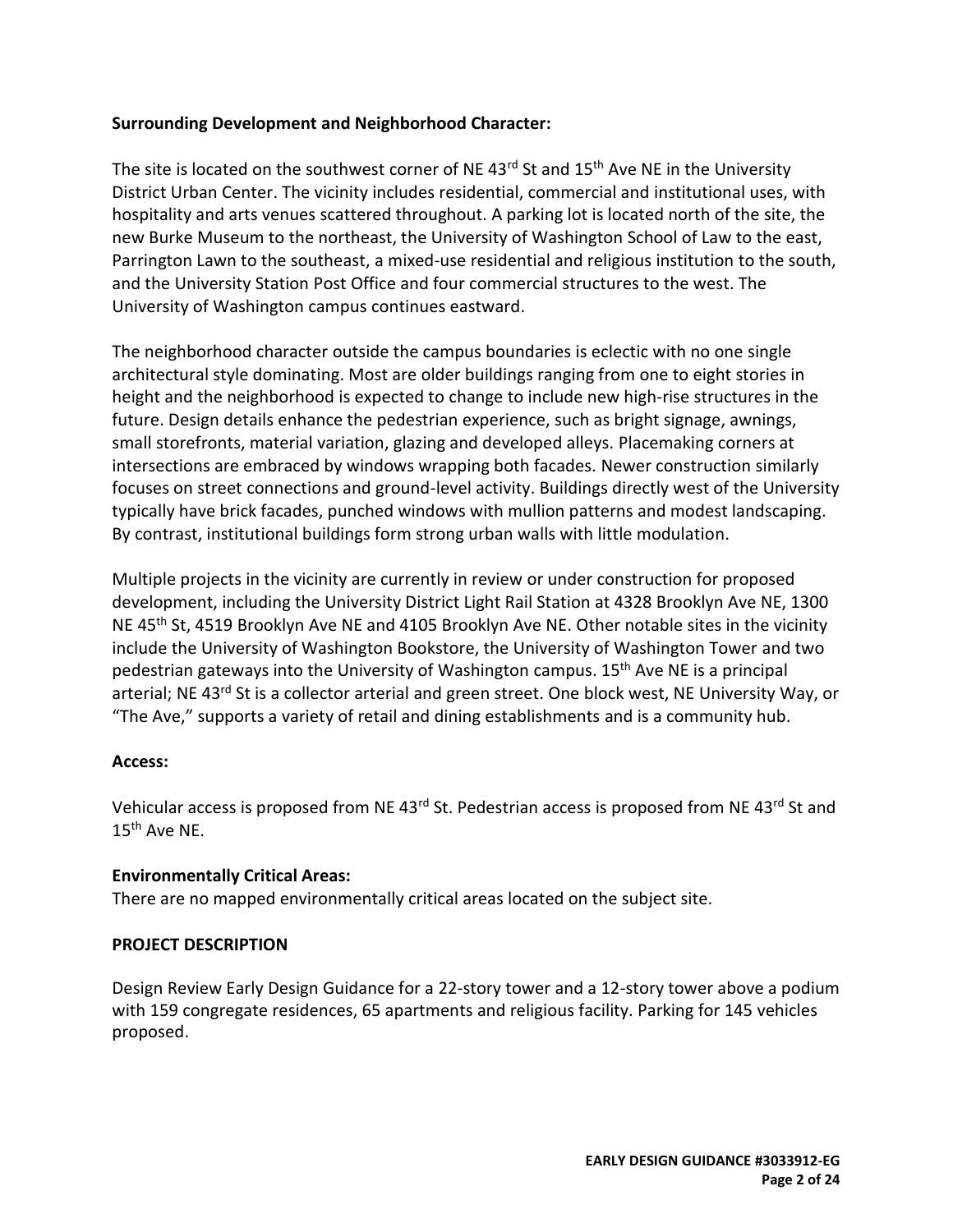The design packet includes information presented at the meeting, and is available online by entering the record number (3033912-EG) at this website:

<http://www.seattle.gov/DPD/aboutus/news/events/DesignReview/SearchPastReviews/default.aspx> Any recording of the Board meeting is available in the project file. This meeting report summarizes the meeting and is not a meeting transcript.

The packet is also available to view in the file, by contacting the Public Resource Center at SDCI:

**Mailing Public Resource Center**

**Address:** 700 Fifth Ave., Suite 2000 P.O. Box 34019 Seattle, WA 98124-4019

**Email:** [PRC@seattle.gov](mailto:PRC@seattle.gov)

### **FIRST EARLY DESIGN GUIDANCE October 7, 2019**

### **PUBLIC COMMENT**

The following public comments were offered at this meeting:

- Appreciated the development team's effort put into their public outreach and their willingness to listen to public feedback.
- Suggested that the loss of a visual icon from the neighborhood will be difficult to handle.
- Suggested that the placement of the towers back away from the street frontage and the scale and use of material will evoke a feeling of familiarity as opposed to a building designed simply as replacement.
- Appreciated the that  $15<sup>th</sup>$  Ave NE building edge will continue to be a center community gathering area.
- Agreed with how the corner along the alley edge and NE 43<sup>rd</sup> Street which has caused so much debate and consternation has been designed as student entry with a large glass opening that will improve the dynamic of the area.
- Suggested that activating the alley will make it more inviting which will be appealing to many users.
- Appreciated the neighborhood context of the design as depicted in the presentation drawings during the EDG presentation.
- Asked if there will be provisions for students moving into the residences to prevent disruption to the neighborhood.
- Appreciated the strong articulation of the design of the church as an anchoring institution, its streetscape presence on the south and the redesigned alley and the wrap around lantern element of the highly transparent student entry.
- Appreciated the indoor-outdoor relationship of the dining facility on the alley which allows for a lot of eyes looking out on the alley.
- Suggested that the open space makes an honest contribution to 15<sup>th</sup> Ave NE.
- Supported the requested departures.
- Appreciated the placement of the student lobby as indicated in the plan.
- Questioned the grade change as it relates to the alley suggesting that there is very limited opportunity to spill out into the alley.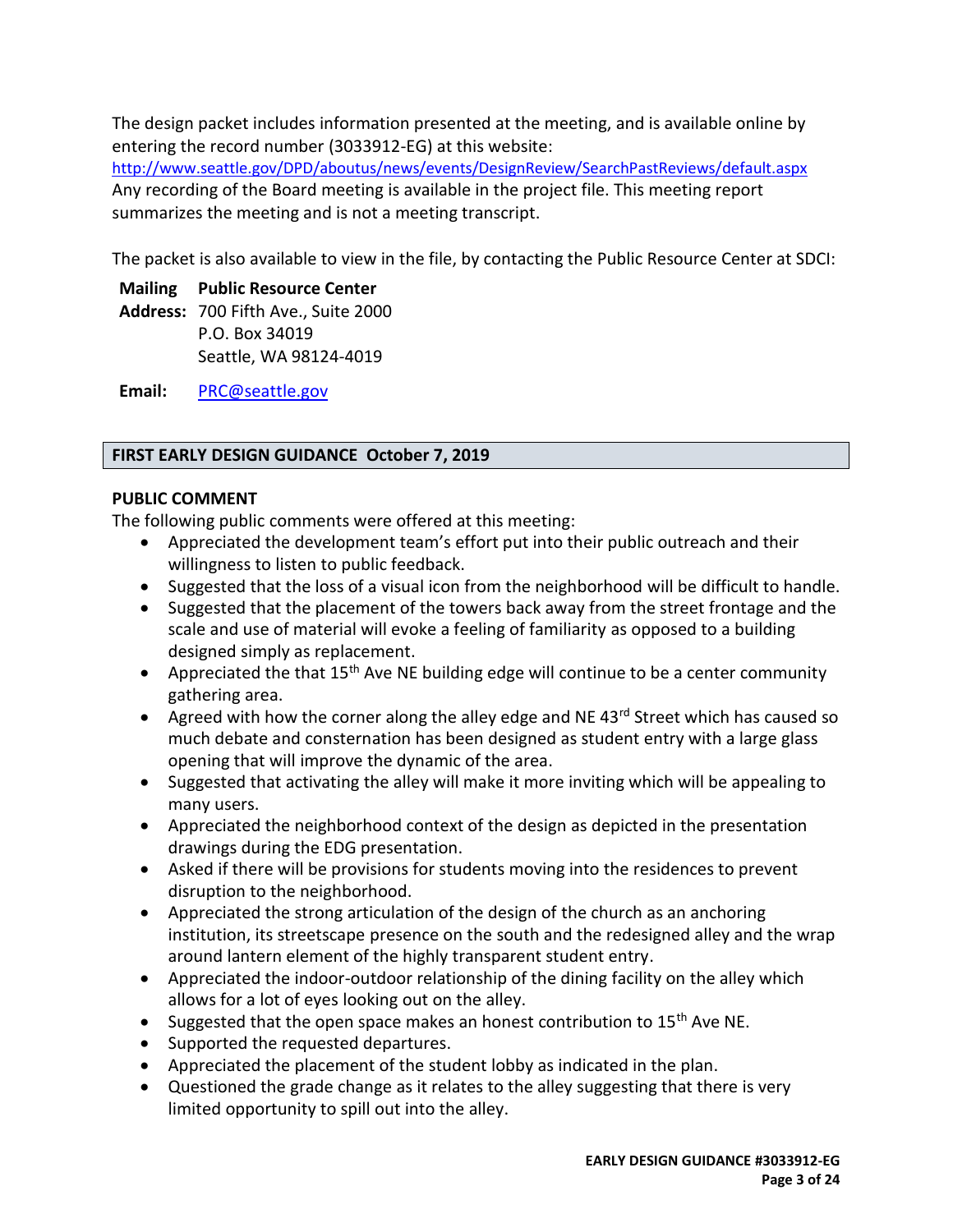- Suggested that there is a missed opportunity in the language of the church along  $15<sup>th</sup>$  as the 90-foot distance between the two towers for pedestrians is extreme. Continued to suggest they there should be additional ways of breaking down the massing and the scale along the street frontage.
- Suggested that there are opportunities for activating the roof.
- Suggested that there might be an opportunity to pull back the south massing as a way of opening up views to the south.
- Stated that they liked how the proposed building is keeping a façade that looks like a church while moving from the past into the future.
- Stated that they liked that the design is providing housing for students and liked the glass view out toward NE 43rd St.

SDCI staff did not receive any design related comments in writing prior to the meeting.

The Seattle Department of Transportation offered the following comments:

- Recommended providing one designated vehicle loading space in the building off the alley and two solid waste staging locations on private property to maintain a clear alley on collection day.
- Recommended incorporating weather protection or other transit stop amenities at the building frontage.
- Recommended a paved step-off area adjacent to parking and wider landscaping and sidewalks where possible.
- Supported the project's design to orient open space towards NE  $43^{rd}$  St.

One purpose of the design review process is for the Board and City to receive comments from the public that help to identify feedback and concerns about the site and design concept, identify applicable Seattle Design Guidelines and Neighborhood Design Guidelines of highest priority to the site and explore conceptual design, siting alternatives and eventual architectural design. Concerns with off-street parking, traffic and construction impacts are reviewed as part of the environmental review conducted by SDCI and are not part of this review. Concerns with building height calculations and bicycle storage standards are addressed under the City's zoning code and are not part of this review.

All public comments submitted in writing for this project can be viewed using the following link and entering the record number 3033912-EG[: http://web6.seattle.gov/dpd/edms/](http://web6.seattle.gov/dpd/edms/)

## **PRIORITIES & BOARD RECOMMENDATIONS**

After visiting the site, considering the analysis of the site and context provided by the proponents, and hearing public comment, the Design Review Board members provided the following siting and design guidance.

## **1. EDG Packet:**

a. The Board stated that the packet did a good job explaining how the two towers evolved into one lower tower to the south and a taller tower the north. The Board questioned why the packet could not provide additional shade and shadow studies,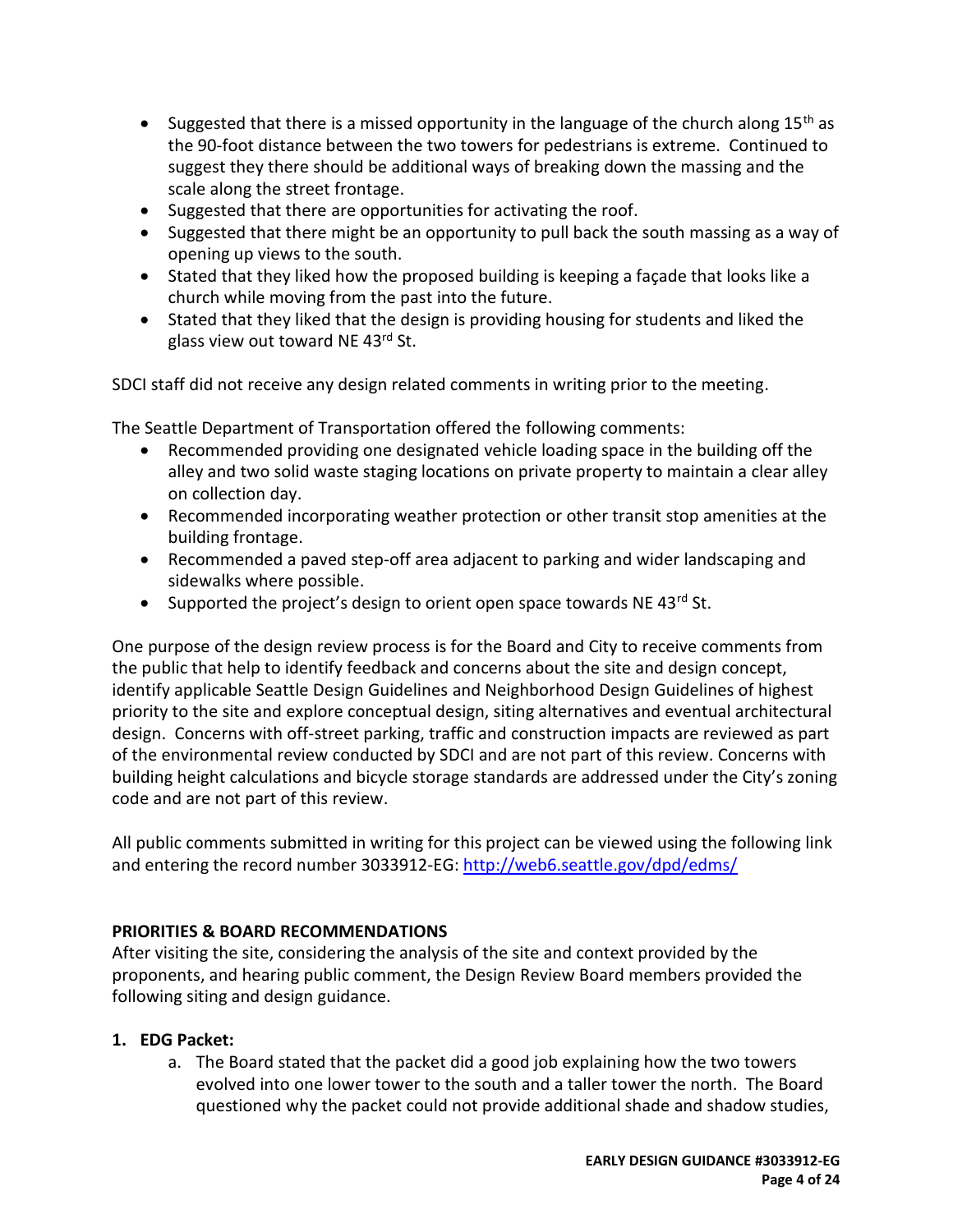for an alternative that flipped the towers or other information that demonstrated why the current building configuration is the best design approach. This information should be provided in the Recommendation meeting packet. **(CS1-I-a, DC2-VI)**

- b. The Board agreed with the placement of the Church Sanctuary as a center piece between the two towers. **(CS1-I-a, PL1-I, DC2-VI, DC2-VI-k.)**
- c. The Board agreed that the Urban edge condition along  $15<sup>th</sup>$  Ave NE is very successful. **(CS2-B, CS2-C, PL1-I)**
- d. The Board said that it was helpful to understand the different church programming components and how they will interact with one another. **(CS2-B, PL1-I, DC2-VI-k.)**
- e. The Board appreciated the sketch imagery in the EDG packet which aided in providing a better understanding as to which direction the design was going. **(DC2- VI, DC2-VI-k)**

# **2. Massing:**

- a. The Board stated that they were pleased how the design had progressed toward the preferred option. **(CS1-I-a, DC2-A-2, DC2-C)**
- b. Board members suggested that the massing options appeared to be more of a design progression rather than three distinct massing options depicting three distinct massing ideas. **(CS1-I-a, DC2-A-2, DC2-C)**
- c. The Board supported the third massing option, Option III, and the concept of the podium, the expression of the building along  $15<sup>th</sup>$  Ave NE and the placement of the student housing entry on NE 43rd St. **(DC2-A-2, DC2-C, DC2-I-c)**
- d. The Board supported the arrangement of uses as depicted in the third option and liked the strong base and programming along 15<sup>th</sup> Ave NE. (CS1-I-a, CS2-D-4)

# **3. Design Concept**:

- a. The Board applauded the duality of the project, taking on the requirements of the church and the developer's requirement for student housing. **(DC2-II-b, DC2-II-b)**
- b. The Board appreciated the design of the corner at NE  $43^{rd}$  St and  $15^{th}$  Ave NE which features the student housing entry which they felt aided in defining the adjacent open space in relationship to the alley. **(CS2-B-2, CS2-B-3, PL3-A, PL3-I)**
- c. The Board appreciated the design progression of the preferred option particularly at the base of the project, the use of the colonnade, its framing and rhythm, and how all of the elements relate to the rest of the building structure. **(CS1-I-a, CS3-I-a)**
- d. The Board discussed at length various concerns they had with the colonnade, its perceived height and scale of the open/gathering space and gave guidance that the space needs to be more inviting with a higher degree of comfort so that it does not feel so overwhelming. **(PL3-I-c, DC3-A, DC3-B)**
- e. The Board suggested that the landscaping along colonnade edge could be scaled back to open the space more which would help make the space more inviting. **(PL3- I-c)**
- f. The Board stated that as the colonnade space becomes more developed, the design should consider specific detailed design elements such as lighting and how the ceiling/soffit will be designed. **(PL3-I-c, DC3-B)**
- g. The Board appreciated how the overall design displayed both an ecclesiastical as well as a 'fun urban' feel. **(CS3-I-a)**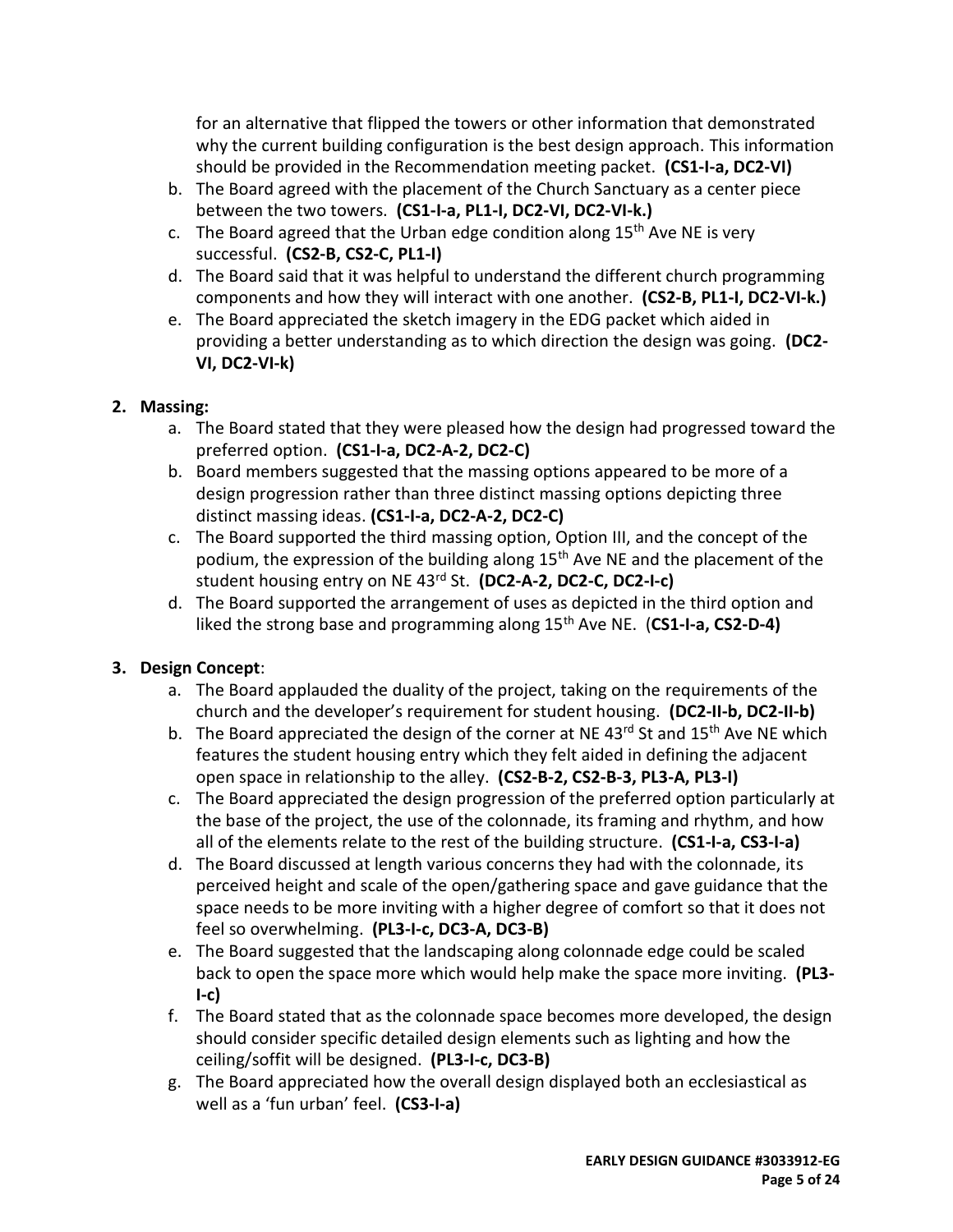- h. Board member suggested that the weakness of the project in terms of the third option are the tower pieces, which seem to emulate the typical tower placed on a podium as seen throughout Seattle. It was also stated that the strength of the base of the project was not necessarily being reflected in in the tower components. **(CSI-I-a, CS2-B-2, CS3-1)**
- i. The Board stated that if the project is targeting a distinct, separate concept, then the towers should become even more stark in their contrast between the base and tower. Alternately, the base element could become one with the tower by interlocking or integrating the two elements together. **(CSI-I-a, CS3-1)**
- j. Board members noted that the upper massing isn't doing justice to the overall program. **(CSI-I-a, CS2-B-2, CS3-1, DC2-I-d)**
- k. Board members suggested that the open space element along NE 43rd St could potentially be a third design language that intersects with the two opposing design languages of the base and tower. **(DC3, DC3-I)**
- l. The Board stated that at the Recommendation meeting they would like to see how the application of materials will work to create a distinct building identity. **(CS3-1, PL1-II-c)**
- m. The Board stated that they will be looking to understand the final intention of the materials application as something unique and different and made note of the precedent imagery on page 88 of the EDG packet as examples of a successful composition. **(CS3-1, PL1-II-c)**

# **4. Landscape/Streetscape/Open Space Concept**:

- a. The Board generally supported the overall approach to the layout of the landscaping elements. **(DC3-C-2, DC2-VI-k)**
- b. The Board appreciated how the design effectively deals with grade changes. **(PL1-Ia, PL1- II -c, PL3-1-b.)**
- c. The Board verbalized their concern about the colonnade and the perception of its extreme height. The design of the colonnade should relate to both the pedestrian scale and the overall building scale. **(PL3-I)**
- d. The Board was also concerned with how the colonnade transitioned from the twostory space down to the one-story entryway which they thought to be constrained. The Board gave guidance to do as much as possible to make the transition space as inviting as possible. **(PL3-A, PL3-I)**
- e. The Board requested additional information on how the grades work in relationship to the street and to the back wall of the colonnade. **(CS2-B-1)**
- f. The Board was troubled by the constrained nature of the secondary entryway created by the landscaping planter element. The Board verbalized support for a potential departure to remove the landscaping planter make the secondary entry more inviting. **(PL3-A, PL3-I, DC4-D-1, DC4-D-4)**
- g. The Board asked if other elements like benches could be installed in areas where there are windows along 15th Ave to help further activate the street frontage. **(PL1- II -e, DC4-D)**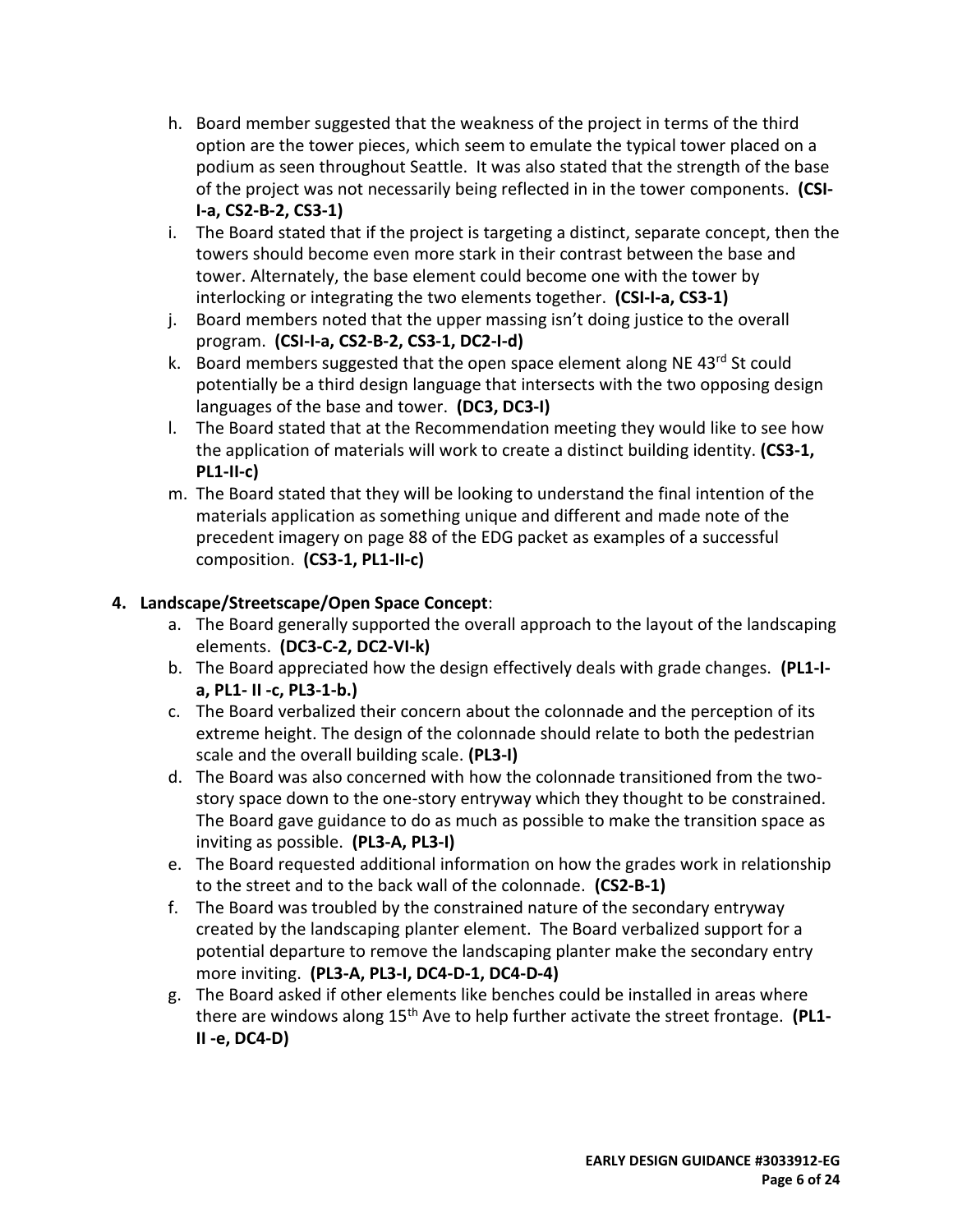# **5. Alley Scape**:

- a. The Board appreciated the activation of the south end of the alley and suggested continuing a similar design approach throughout a greater extent of the alley. **(CS2- B-2, PL1-I-a, PL1-I-d)**
- b. The Board gave guidance for better integration with the alley by wrapping the corner of the student entry element further around the corner into the alley. **(PL1-Ia, PL1-II, PL3-A)**
- c. The Board suggested that additional activation of the alley could facilitate more eyes on the street while also creating a feeling of ownership. **(CS2-B-2, PL1-I-a, PL2-B-1)**
- d. The Board supported the idea of creating more access points into the alley which could make the building edge more permeable. **(PL1-II, PL2-B-1, DC2-VI-k)**
- e. The Board discussed how more activation of the alley could be achieved by adding more upper level elements or pulling in more design features used at the south end of the alley further inward. **(PL1-II, DC2-I-d)**
- f. The Board was interested in seeing if the church program could create an activity or element within the confines of the alley which would allow other entities and individuals to contribute to it as a means of further activating the alley. The Board continued by suggesting that even a more celebrated bike entry at the northern portion of the alley could aid in activating the space so that it is not considered just a place for solid waste removal. **(PL1-I-a, PL1-II, PL3-I, DC3)**

# **6. Materials:**

- a. The Board suggested that in terms of material use the design team seemed to be heading in the right direction and appreciated the first look at some of the material ideas. **(PL1 II c, DC1-2-b, DC4-I,**
- b. The Board stated that it will be important to see how the application of materials has progressed during the next phase of the review process. **(PL1-II c, PL3-I, DC1-2 b)**
- c. The Board asked the design team to bring their studies and development diagrams that demonstrate how they arrived at their decisions on their material choices. **(PL3- I, DC1-2-b, DC4-II)**

# **DEVELOPMENT STANDARD DEPARTURES**

The Board's recommendation on the requested departure(s) will be based on the departure's potential to help the project better meet these design guidelines priorities and achieve a better overall project design than could be achieved without the departure(s). The Board's recommendation will be reserved until the final Board meeting.

At the time of the Early Design Guidance meeting the following departures were requested:

- 1. **Rooftop Features (23.48.645.C.7.b):** The Code allows that the combined total coverage of all features listed in subsection 23.48.025.C.4 and 23.48.025.C.5 may be increased to 65 percent of the roof area, provided that all of the following are satisfied:
	- a. All mechanical equipment is screen
	- b. No rooftop features are located closer than 10 feet to the roof edge.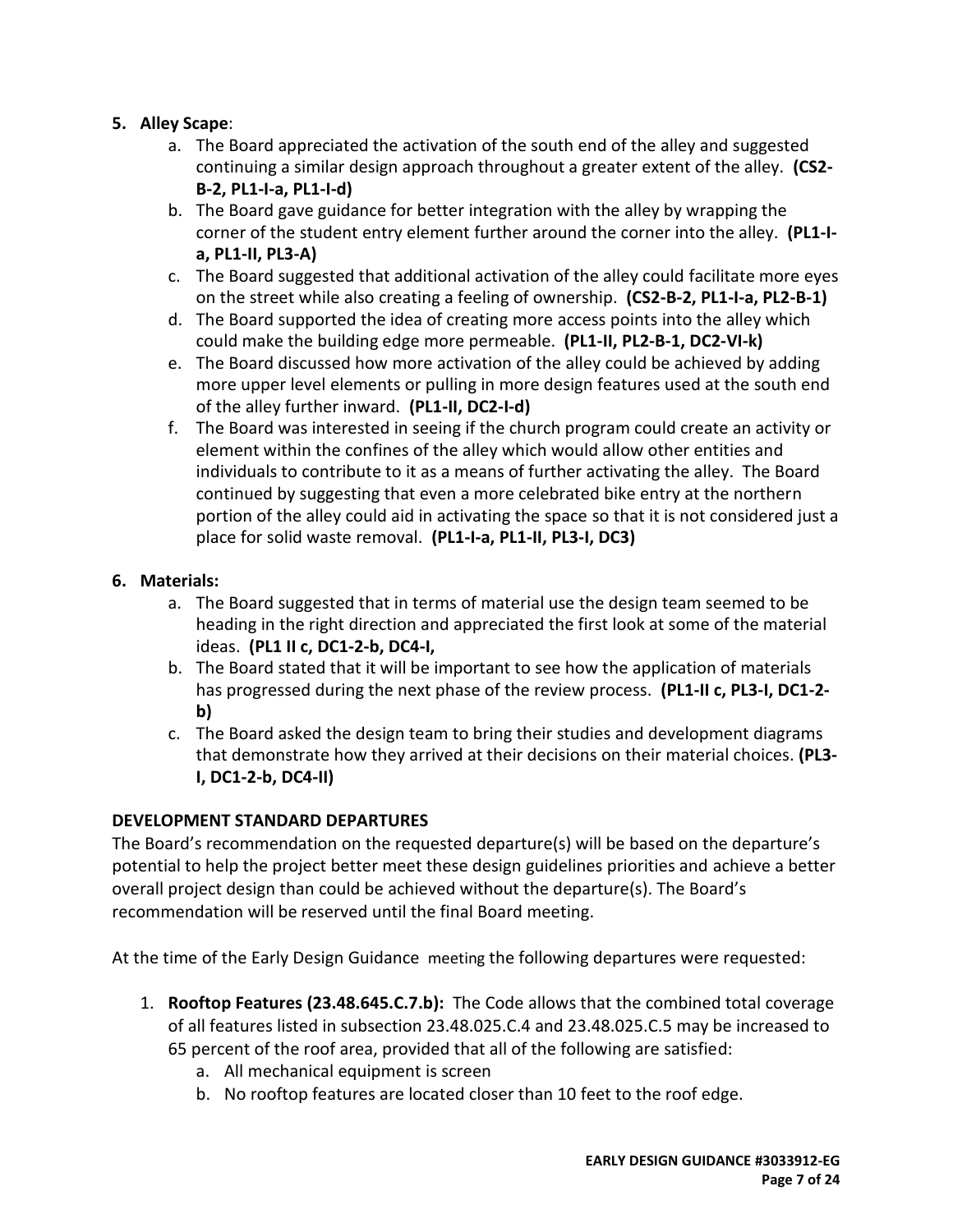The applicant is requesting that a rooftop feature be located within 5 feet of the roof edge along the east face at the tower. In addition, a portion the rooftop feature will be aligned with the north face near the NE corner of the tower. The overall rooftop coverage for the project would be less than the permitted 65 percent coverage and all mechanical equipment would be screened.

The applicant's design rationale is that the resulting design will help visually mark the corner of the building at 15 Ave NE and NE 43<sup>rd</sup> St, interlock the rooftop amenity to the overall tower design, and will result in a more visually interesting, and unique terminus that enhancement the skyline (DC2.6j-l).

The Board indicated that as the design develops, if it is determined that the departure is still needed that they would be in favor of support as they felt it supported a very strong overall design concept. The Board also suggested that if the design team needed to push the departure request further, they would also be in favor of this as well. Finally, the Board requested to see the programming of the roof space in the next DRB packet. The Board suggested that they would be in favor of approving the departure during the Recommendation phase providing that the roof programming is designed to be an active space. **(CS2 Urban Pattern and Form, CS3-1 University District Architectural Character, b DC2 Architectural Concept)**

2. **Upper-level development standards in SM-U zones (23.48.645.A.2 [Table A]):** The Code dictates the following for Highrise floor area limits in SMU 75-240 and SM-U 320 zones: for height greater than 160' but not exceeding 240' in height, average gross floor area for all stories above 45' shall not to exceed 10,500sf and maximum gross floor area shall not to exceed 11,500sf.

The applicant is requesting to exceed the average gross floor area above 45', which will allow a 900sf circulation corridor located on Podium Level 3 to connect the towers and sanctuary roof area.

The applicant team suggests that thee corridor is not visible to pedestrians from the ground level and is designed for circulation purposes only.

The Board supported the departure given the different program uses that the design team is trying to accommodate. The Board suggested that the departure would aid in enhancing the identity of the church program below and therefore gave initial support. The Board did follow up by saying that the design of this corridor space would need to be well thought out and integrated while allowing the identity of the sanctuary to 'shine' and come through visually and hopefully be seen from the west side of the building. **(CS2 Urban Pattern and Form, DC2 Architectural Concept)**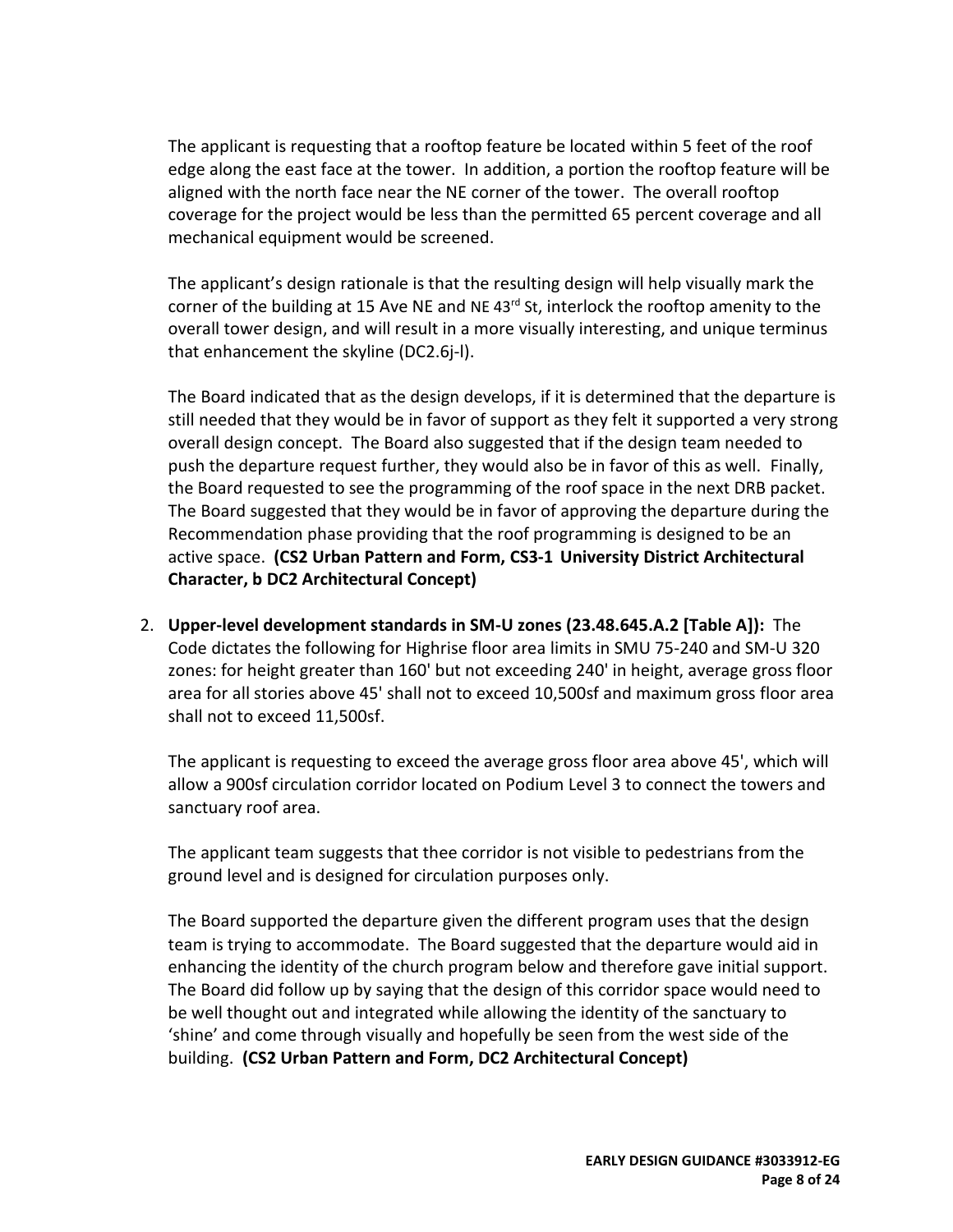3. **Required open space for large lot developments in SM-U zones (23.48.650.B.3):** The Code requires that the open space shall generally be provided as one connected area that is accessible at street level, with variations in elevation allowed to accommodate changes in topography or to provide for features such as ramps that improve access for persons with disabilities.

If the required amount of open space exceeds 4,500 square feet, open space areas may be provided at separate locations on the lot, provided that no separate area is less than 2,000 square feet.

The project is required to provide 15 percent of the lot area or 4,944sf of open space per SMC 23.48.650.B. The applicant proposes three designated open space areas that include a total of 4,993sf open space, exceeding the Code minimum requirement. Two of the open space areas meet the required 2,000sf minimum connected area.

The applicant proposes to add a third open space area at the Secondary Entry Porch that is 212sf and designed to enhance the secondary church entry. As such the applicant requests a departure from the minimum connected open space standard to allow for the smaller open space at the Secondary entry Porch. The applicant suggested that the Sanctuary entry porch is part of the 15th Ave NE facade expression which provides an important opening in the street wall designed to frame the north edge of the sanctuary. It will also provide a smaller more intimate space that will counter the larger contemplative seating provided for the public.

The Board supported this departure and agreed that the scale seemed to be the right size in relationship to the secondary entrance. **(PL3 Street-Level Interaction, PL3-1-b Grade Separations)**

4. **Required open space for large lot developments in SM-U zones (23.48.650.B.6):** The Code requires that open space provided as unenclosed space covered overhead by the structure for weather protection shall abut a street lot line and be open and accessible to pedestrians along the sidewalk. The area shall have an average horizontal dimension of 10 feet and a minimum horizontal dimension of 5 feet, and the minimum vertical clearance of the covered space shall be 20 feet.

The applicant is requesting to depart from the minimum vertical clearance of 20' at the covered open space to provide a 12-foot clearance at the 1,300-sf portion of the covered open space.

The applicant team suggested that the 15th Ave NE Colonnade is designed to match the larger institutional scale of the surrounding context and will provide a large, welcoming porch for the Church Sanctuary. However, from a user experience the 20-foot minimum height would be excessive at the entry doors in their view. To provide a better transition to the Sanctuary lobby, the colonnade soffit will step down to 12 feet at the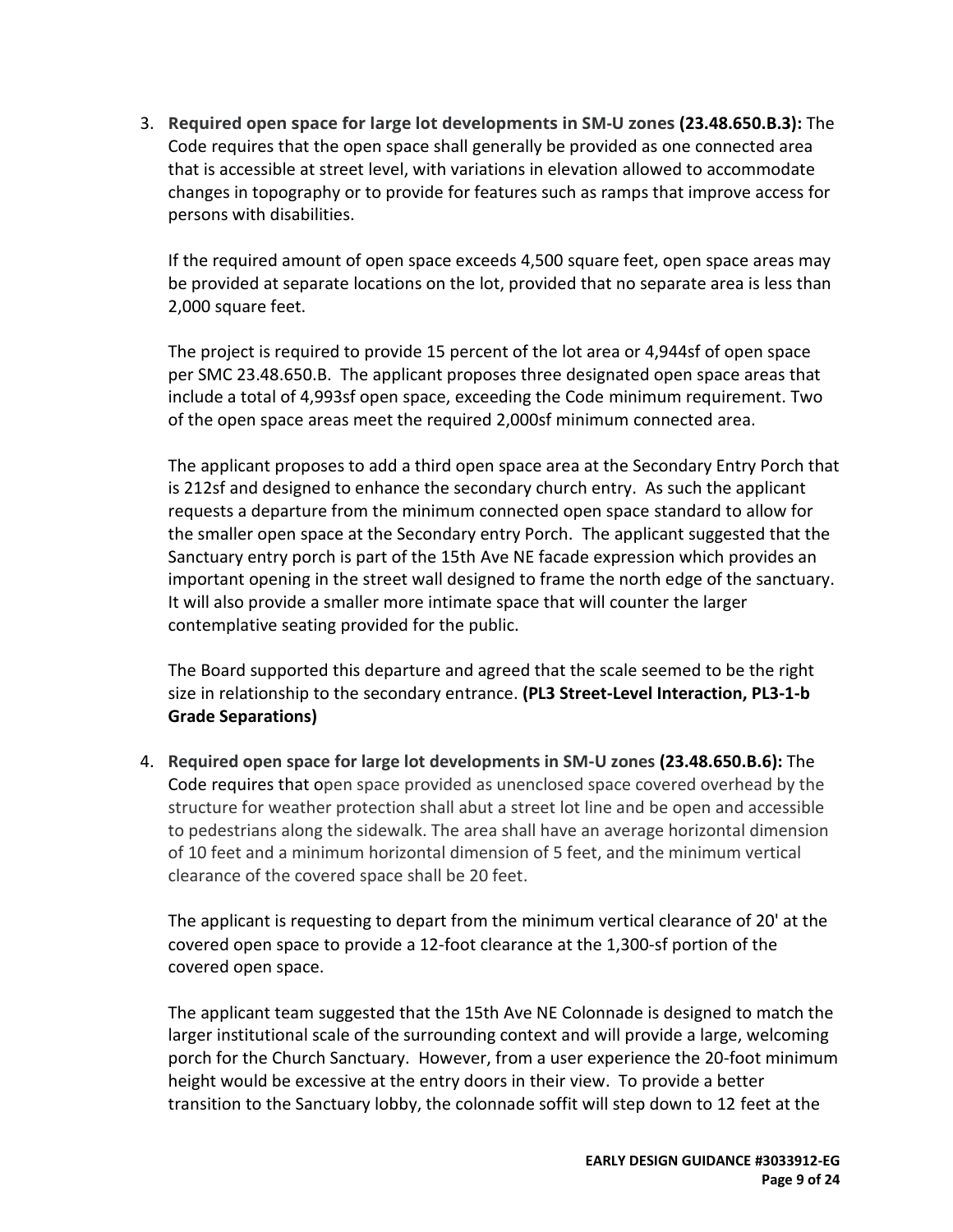entry doors. Stepping the soffit allows the colonnade to address the larger neighborhood scale as well as the more intimate scale when entering the building.

Three of the Board members supported the departure with the caveat that the design guidance given at EDG is followed and carried through to the Recommendation phase. The fourth Board member did not fully support the departure as they were struggling with understanding a perspective of being in the space with only a 12-foot ceiling height for a long transition which they associated with being overly private. The Board member asked what the intention of the space might be and how it will be programmed. **(PL3 Street-Level Interaction)** 

- 5. **Required open space for large lot developments in SM-U zones (23.48.650.B.3):** Open space required by subsection 23.48.650.A shall meet the following standards:
	- a. Open space covered overhead by the structure, such as an arcade or building cantilever, and subject to a maximum allowed amount of 20 percent.

Of the total 15% (4, 944sf) open space required for the site, per SMC 23.48.650.B, a maximum of 20% (989sf) may be covered. The applicant is requesting to depart from the maximum allowed coverage by an additional 37% which is a combined area of 1,853sf designed to accommodate the 15th Ave. Colonnade and the Sanctuary entry porch.

The applicant stated that providing 80% of the open space as uncovered area is a challenge due to site geometry and fundamental church program requirements. In order to address the City's design guidelines, the preferred option will provide high quality, usable open space "carved" out of the solid, grounded podium at the project's base. The street presence and visibility along 15th Ave NE is fundamental to church's mission and therefore the 15th Ave colonnade and sanctuary entry porch will engage the surrounding community at the ground plane while remaining covered, allow the upper podium to hold the street edge along 15th.

Three Board members supported the departure as it supports the design language set up for the colonnade. One Board member did not support the departure as they were not convinced that the covered space lends itself to the purposed of public open space. The Board member requested additional information on how the space will work and make the space more transparent, whether it is landscaping along the street edge or wall along the back edge of the space. **(PL1-I Networks & Connections to Community Open Space, CS2 Urban Pattern and Form, DC2 Architectural Concept, DC3 Open Space Concept)**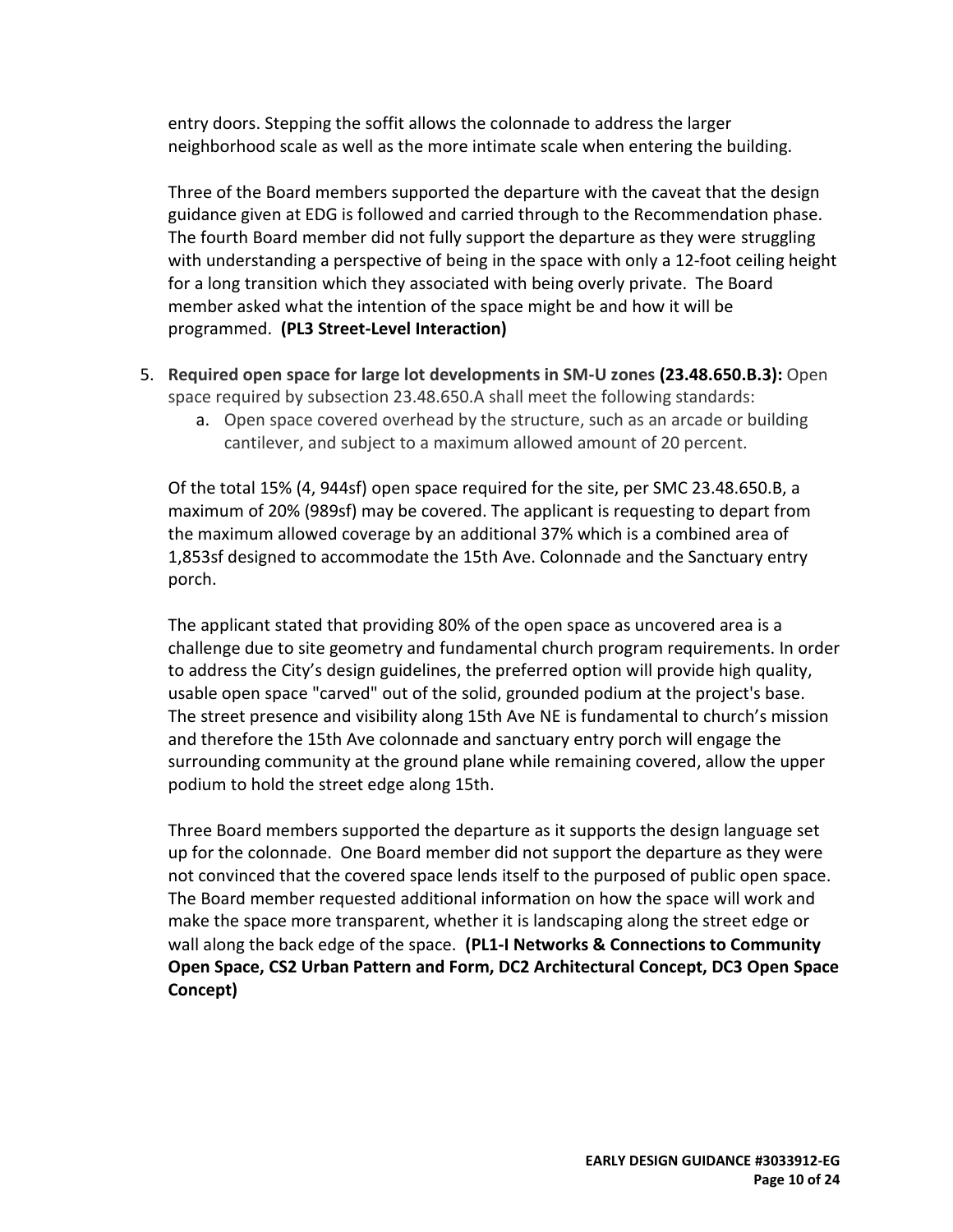### **DESIGN REVIEW GUIDELINES**

The Seattle Design Guidelines and Neighborhood Design Guidelines recognized by the Board as Priority Guidelines are identified above. All guidelines remain applicable and are summarized below. For the full text please visit the [Design Review website.](https://www.seattle.gov/dpd/aboutus/whoweare/designreview/designguidelines/default.htm)

#### **CONTEXT & SITE**

### *University Supplemental Guidance:*

#### **CS1-I Plan for Daylight & Trees**

**CSI-I-a. Building Massing & Upper Level Step-Backs:** Arrange building massing and use upper-level step-backs to increase solar access into ground floors, shared amenity spaces, streets, and the public realm, especially on narrow rights-of-way such as University Way NE. Use two-story or mezzanine layouts for residential or live-work units at or below-grade to increase daylight access to those units.

**CSI-I-b. Recessed or Sunken Living Space:** Avoid recessed or sunken living space, and minimize the distance that units are located below grade to provide direct access to daylight and air from above-grade windows for each unit.

**CSI-I-c. Trees:** Incorporate new and existing trees. Site the buildings and design building massing to preserve and incorporate existing mature trees, especially on slopes; this is especially relevant in the Ravenna Springs character area. Where removal is unavoidable, configure open space to accommodate large canopy trees that replace those removed.

**CS2 Urban Pattern and Form: Strengthen the most desirable forms, characteristics, and patterns of the streets, block faces, and open spaces in the surrounding area.**

### **CS2-B Adjacent Sites, Streets, and Open Spaces**

**CS2-B-1. Site Characteristics:** Allow characteristics of sites to inform the design, especially where the street grid and topography create unusually shaped lots that can add distinction to the building massing.

**CS2-B-2. Connection to the Street:** Identify opportunities for the project to make a strong connection to the street and public realm.

**CS2-B-3. Character of Open Space:** Contribute to the character and proportion of surrounding open spaces.

### **CS2-C Relationship to the Block**

**CS2-C-1. Corner Sites:** Corner sites can serve as gateways or focal points; both require careful detailing at the first three floors due to their high visibility from two or more streets and long distances.

**CS2-C-2. Mid-Block Sites:** Look to the uses and scales of adjacent buildings for clues about how to design a mid-block building. Continue a strong street-edge and respond to datum lines of adjacent buildings at the first three floors.

**CS2-C-3. Full Block Sites:** Break up long facades of full-block buildings to avoid a monolithic presence. Provide detail and human scale at street-level, and include repeating elements to add variety and rhythm to the façade and overall building design.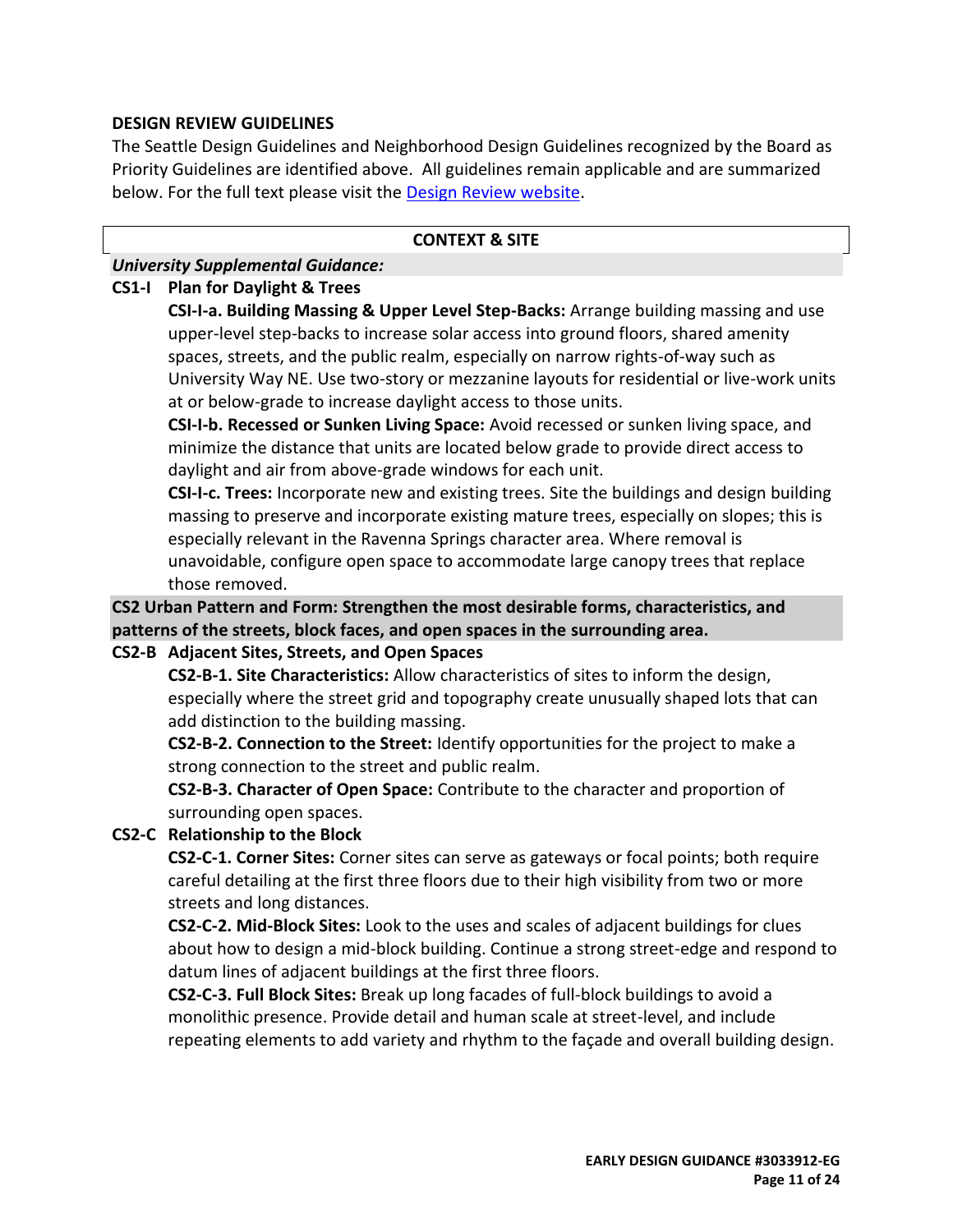### **CS2-D Height, Bulk, and Scale**

**CS2-D-1. Existing Development and Zoning:** Review the height, bulk, and scale of neighboring buildings as well as the scale of development anticipated by zoning for the area to determine an appropriate complement and/or transition.

**CS2-D-2. Existing Site Features:** Use changes in topography, site shape, and vegetation or structures to help make a successful fit with adjacent properties.

**CS2-D-3. Zone Transitions:** For projects located at the edge of different zones, provide an appropriate transition or complement to the adjacent zone(s). Projects should create a step in perceived height, bulk and scale between the anticipated development potential of the adjacent zone and the proposed development.

**CS2-D-4. Massing Choices:** Strive for a successful transition between zones where a project abuts a less intense zone.

**CS2-D-5. Respect for Adjacent Sites:** Respect adjacent properties with design and site planning to minimize disrupting the privacy of residents in adjacent buildings.

### *University Supplemental Guidance:*

### **CS3-I University District Architectural Character**

**-A, DC3-B). Architectural Styles:** Foster the eclectic mix of architectural styles and forms on the block and throughout the neighborhood while maintaining articulated base designs that are pedestrian oriented. Repetition of architectural forms and character, whether visually adjacent or within the U District, is strongly discouraged.

**CS3-I-b. Predominant Styles:** Complement and continue predominant styles or materials when the immediate context of a site is comprised of buildings or a collection of buildings with local significance or identifiable architectural styles or similar materials. **CS3-I-c. Historic Patterns:** Articulate building forms and facades to respond to historic platting patterns to create compatibility between contemporary architecture and existing development**.**

**CS3-I-d. Horizontal and Vertical Patterns:** Respond to nearby predominant horizontal and vertical patterns and datum lines and take cues from design elements in older structures such as campus gothic style, punched windows, texture-rich materials, and thoughtful detailing.

### **CS3-II Adaptive Reuse & Preservation**

**CS3-II-a. Existing Structures & Facades:** Preserve or rehabilitate existing structures or facades, especially those with architectural merit, local significance, and/or quality materials including brick.

**CS3-II-b. Repurpose Materials:** Creatively repurpose materials, signage, and other physical pieces from existing development into new projects to create a connection with the neighborhood's past and contribute to a sense of place.

#### **PUBLIC LIFE**

**PL1 Connectivity: Complement and contribute to the network of open spaces around the site and the connections among them.**

**PL1-A Network of Open Spaces**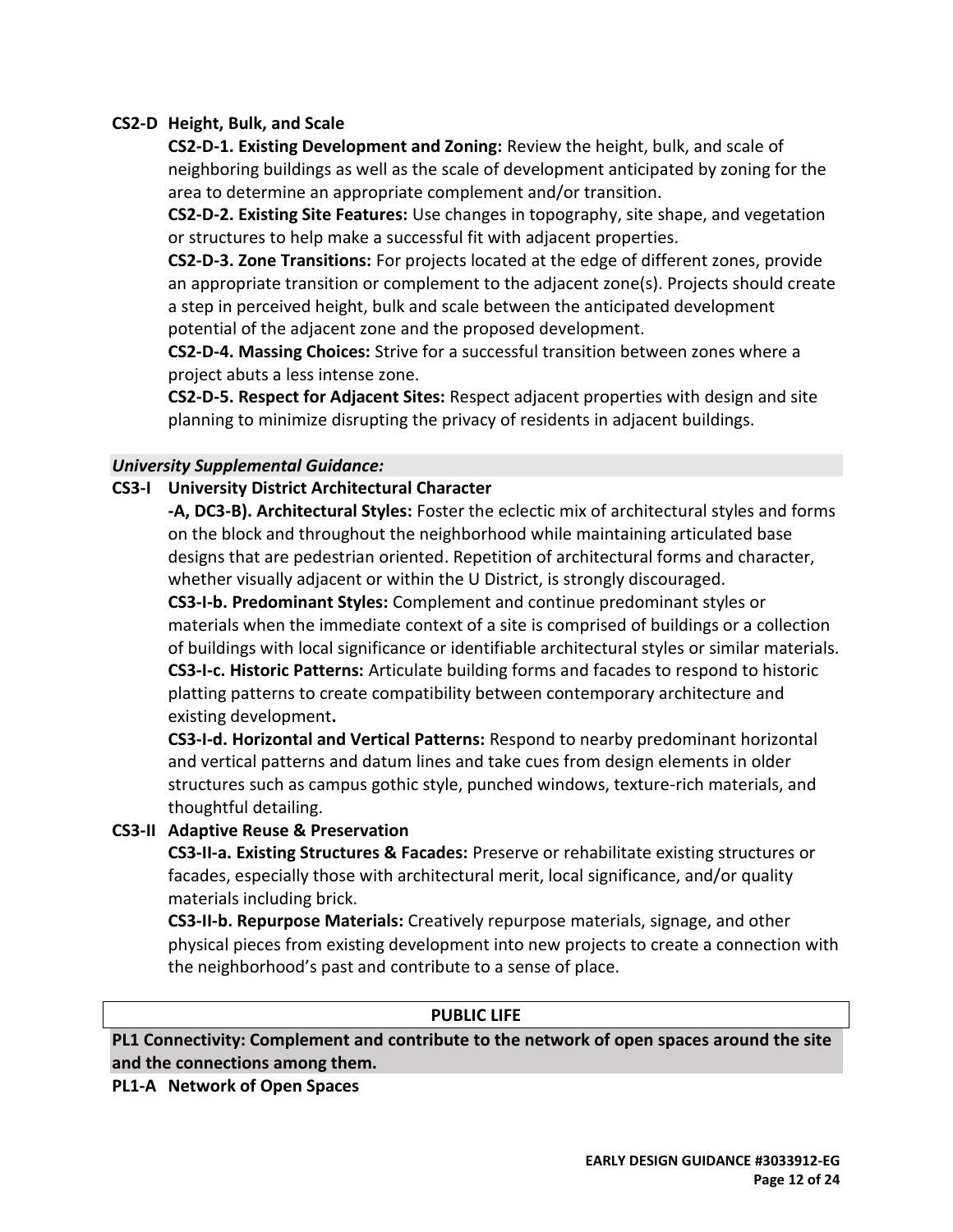**PL1-A-1. Enhancing Open Space:** Design the building and open spaces to positively contribute to a broader network of open spaces throughout the neighborhood. **PL1-A-2. Adding to Public Life:** Seek opportunities to foster human interaction through an increase in the size and quality of project-related open space available for public life.

# **PL1-C Outdoor Uses and Activities**

**PL1-C-1. Selecting Activity Areas:** Concentrate activity areas in places with sunny exposure, views across spaces, and in direct line with pedestrian routes.

**PL1-C-2. Informal Community Uses:** In addition to places for walking and sitting, consider including space for informal community use such as performances, farmer's markets, kiosks and community bulletin boards, cafes, or street vending.

**PL1-C-3. Year-Round Activity:** Where possible, include features in open spaces for activities beyond daylight hours and throughout the seasons of the year, especially in neighborhood centers where active open space will contribute vibrancy, economic health, and public safety.

## *University Supplemental Guidance:*

## **PL1-I Networks & Connections to Community Open Space**

**PL1-I-a. Engage the Public Realm:** Include open space at grade that physically or visually engages the public realm: Options include plazas, public courtyards, play areas, gardens, and ground level patios.

**PL1-1-b. Green Streets & Green Spines:** Projects located on Green Streets and within the U District Green Spines: Include multiple types of publicly-accessible open spaces and private amenity spaces that address the public realm including: balconies and unit patios, pocket plazas, strategic setbacks at grade for seating areas and play areas, and upper-level setbacks with terraces or patios.

**PL1-I-d. Alleyways:** Treat all alleyways as potential pedestrian routes: Incorporate windows, entries, art, lighting, and active uses on alley-facing facades to activate and improve safety in alleys.

## **PL1-II Shared Alleys & Mid-Block Pedestrian Connections**

**PL1-II-a. Pedestrian-Priority Network:** Reinforce existing movement patterns and introduce connections that weave a pedestrian-priority network throughout the neighborhood with mid-block pedestrian pathways and shared alleys.

**PL1- II -b. Connect Street to Alley:** East-west mid-block pedestrian connections from the street to alley are strongly encouraged on blocks within the "Mid-block Pedestrian Pathway Priority Area." Projects within the approximate middle third of the block are the preferred location for mid-block pedestrian connections.

**PL1- II -c. Activate Second "Fronts":** Design facades adjacent to mid-block pedestrian connections and shared alleys as a second "front" with activating uses:

1. Locate active ground-level uses along shared alleys and pedestrian pathways, including secondary entrances for businesses and individual unit entries separated by grade or setbacks for residential uses.

2. Avoid long blank walls. Where unavoidable due to service uses, treat blank

walls with artwork, interesting materials, lighting, and/or architectural features.

**PL1-II-d. People-Friendly Spaces:** Create usable, safe, people-friendly spaces: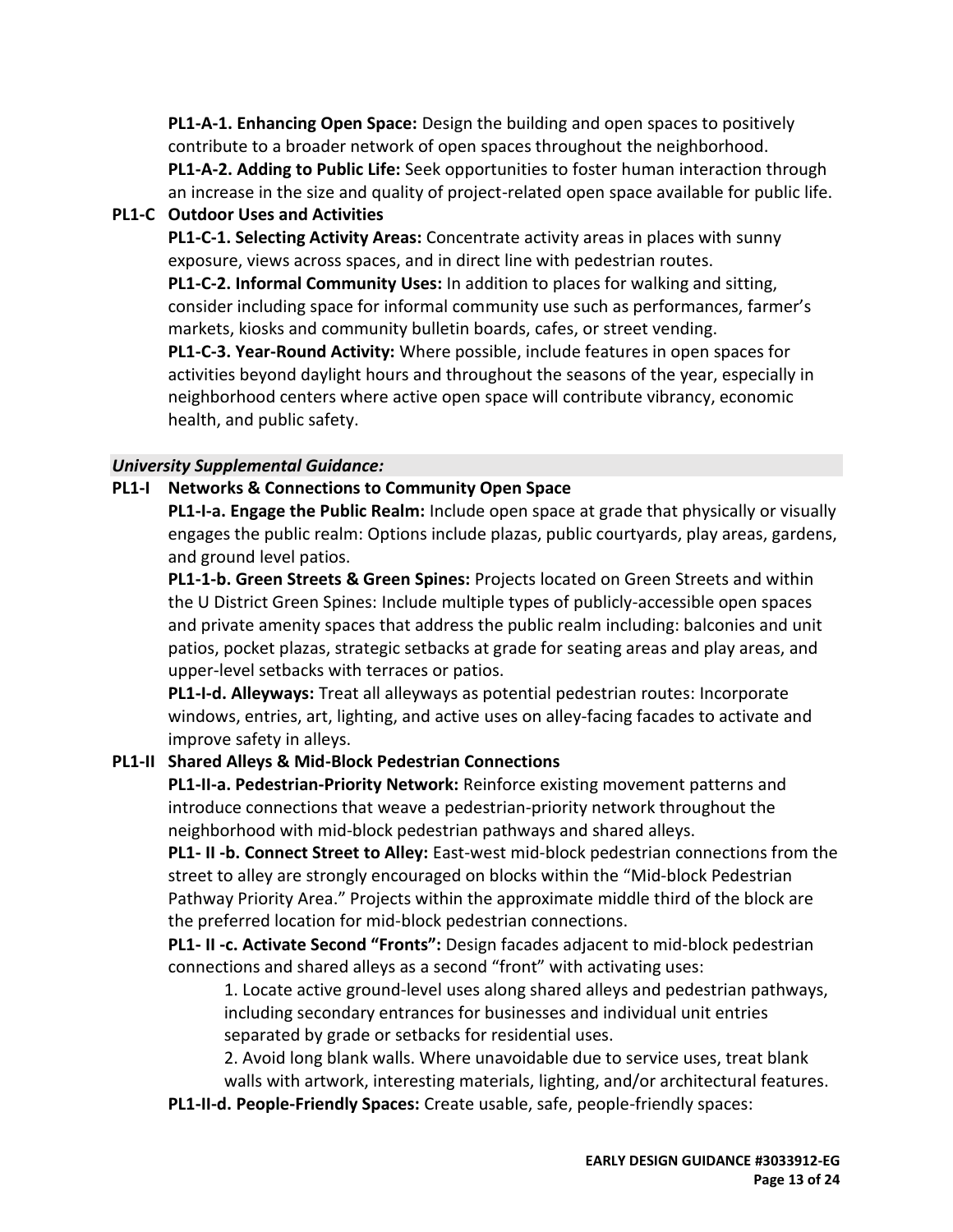1. Include upper-level balconies or terraces so that occupiable spaces overlook shared alleys and mid-block connections.

2. Strive for clear sightlines. Where mid-block connections do not cross the rightof-way or do not align across an alley or street, provide a focal point and wayfinding features at the visual terminus.

3. Incorporate secondary spaces for impromptu gatherings, play opportunities, outdoor seating, and bike racks.

**PL1- II -e. Signage & Wayfinding:** Create consistent signage & incorporate wayfinding elements:

1. Install wayfinding elements on street and alley facades to highlight entrances to alleys and midblock crossings including special architectural treatments, creative signage, ground treatments, lighting, and façade design. Strive for continuity of design features throughout the neighborhood.

2. Incorporate street furniture, art installations, creative paving, paint patterns or lighting throughout shared alleys and mid-block connections.

# **PL2 Walkability: Create a safe and comfortable walking environment that is easy to navigate and well-connected to existing pedestrian walkways and features.**

# **PL2-B Safety and Security**

**PL2-B-1. Eyes on the Street:** Create a safe environment by providing lines of sight and encouraging natural surveillance.

**PL2-B-2. Lighting for Safety:** Provide lighting at sufficient lumen intensities and scales, including pathway illumination, pedestrian and entry lighting, and/or security lights. **PL2-B-3. Street-Level Transparency:** Ensure transparency of street-level uses (for uses such as nonresidential uses or residential lobbies), where appropriate, by keeping views open into spaces behind walls or plantings, at corners, or along narrow passageways.

# **PL2-C Weather Protection**

**PL2-C-1. Locations and Coverage:** Overhead weather protection is encouraged and should be located at or near uses that generate pedestrian activity such as entries, retail uses, and transit stops.

**PL2-C-2. Design Integration:** Integrate weather protection, gutters and downspouts into the design of the structure as a whole and ensure that it also relates well to neighboring buildings in design, coverage, or other features.

**PL2-C-3. People-Friendly Spaces:** Create an artful and people-friendly space beneath building.

**PL3 Street-Level Interaction: Encourage human interaction and activity at the street-level with clear connections to building entries and edges.**

## **PL3-A Entries**

**PL3-A-1. Design Objectives:** Design primary entries to be obvious, identifiable, and distinctive with clear lines of sight and lobbies visually connected to the street. **PL3-A-2. Common Entries:** Multi-story residential buildings need to provide privacy and security for residents but also be welcoming and identifiable to visitors.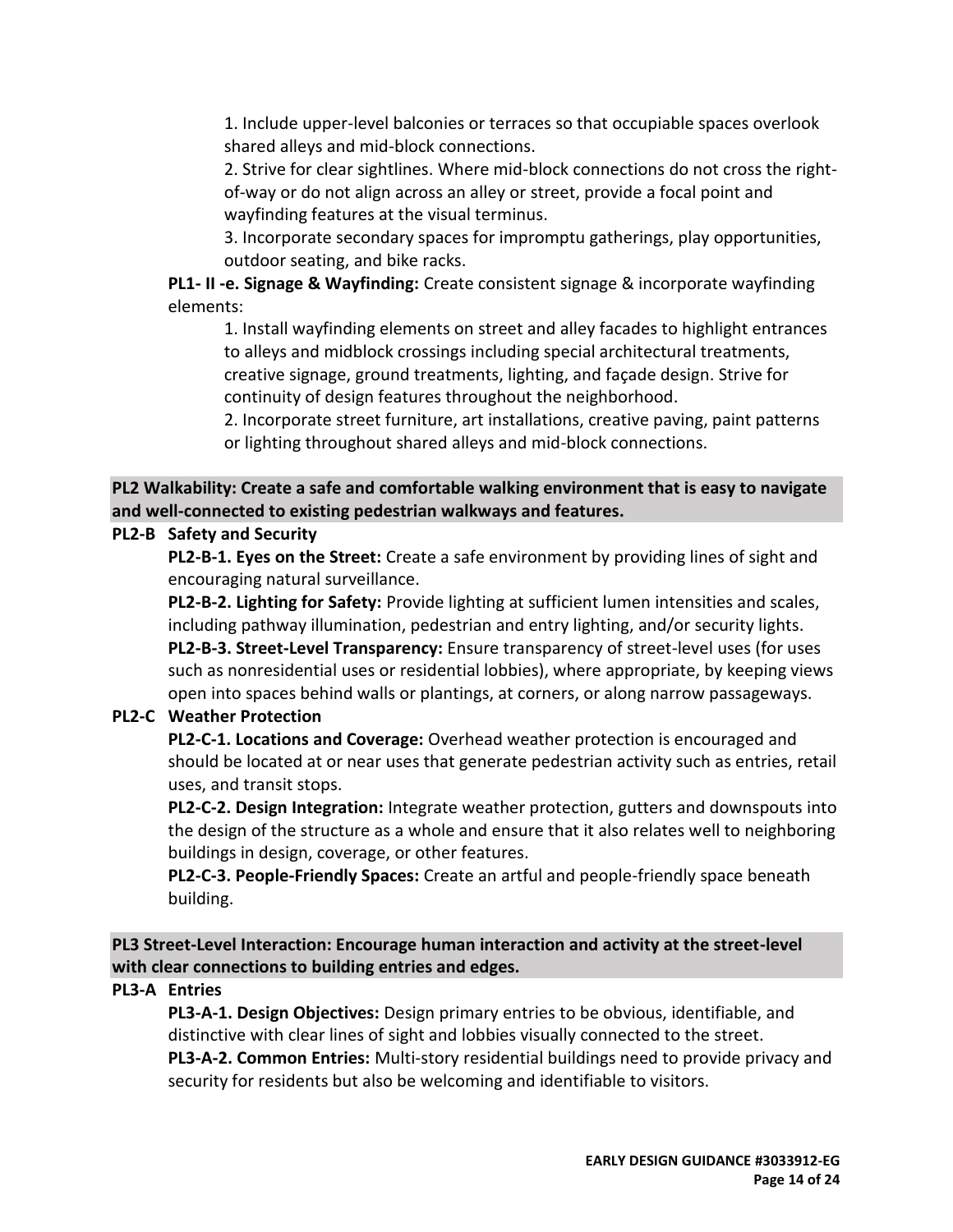**PL3-A-3. Individual Entries:** Ground-related housing should be scaled and detailed appropriately to provide for a more intimate type of entry.

**PL3-A-4. Ensemble of Elements:** Design the entry as a collection of coordinated elements including the door(s), overhead features, ground surface, landscaping, lighting, and other features.

## *University Supplemental Guidance:*

## **PL3-I Entries**

**PL3-I-a. Prominent Design:** Design prominent, accommodating entries with vertical emphasis and intricate architectural interest at a variety of scales. Use high-quality materials and detailing to create an identifiable entrance and welcoming experience for visitors and users.

**PL3-1-b. Grade Separations:** Avoid grade separations at retail entries: Step building floor plates along sloped sites to avoid raised or below-grade entries for commercial along the sidewalk.

**PL3-I-c. Courtyard Entries:** Courtyard entries should be physically and visually accessible from the street. Units facing the courtyard should have a porch, stoop, or deck associated with the dwelling unit to support community interaction. Any fences or gates should be set back from the sidewalk to incorporate a semi-public transitional space.

# **PL3-III Mixed Use Corridors & Commercial Frontages**

**PL3-III-a. Street Wall:** Maintain a well-defined street wall on mixed-use corridors to create an urban character. Incorporate strategic setbacks at corners and entries for seating, usable open space, and landscaping.

**PL3-III-b. Human-Scaled Experience:** Provide frequent entrances, expressed breaks, and architectural interest at regular intervals of 20-30 feet (regardless of uses/ tenants occupying ground-level spaces) to create a human-scaled experience and accommodate the presence or appearance of small storefronts. Add unique features to long sections of storefront systems.

**PL3-III-c. Residential Entries & Signage:** Residential entries for upper-floor residential uses and residential signage should not dominate the street frontage over commercial uses.

**PL3-III-e. Edge:** Design a porous, engaging edge for all commercial uses at street-level. Include operable windows at all levels of the building and especially at the street level to maximize permeability and activate the streetscape. Design street-level facades that open to or near sidewalk level allowing uses to spill out and provide areas for outdoor seating.

**PL4 Active Transportation: Incorporate design features that facilitate active forms of transportation such as walking, bicycling, and use of transit.**

**PL4-B Planning Ahead for Bicyclists**

**PL4-B-1. Early Planning:** Consider existing and future bicycle traffic to and through the site early in the process so that access and connections are integrated into the project along with other modes of travel.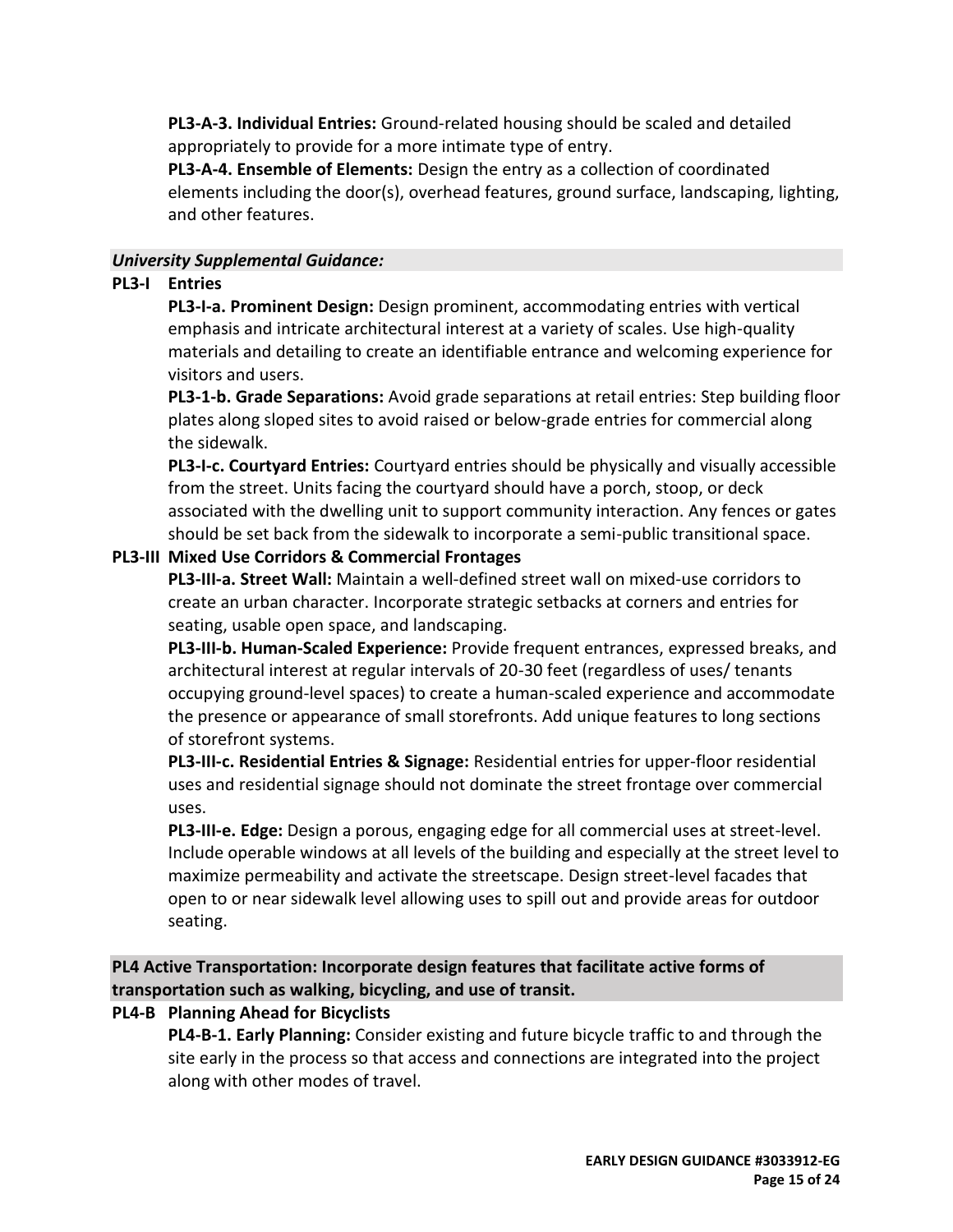**PL4-B-2. Bike Facilities:** Facilities such as bike racks and storage, bike share stations, shower facilities and lockers for bicyclists should be located to maximize convenience, security, and safety.

**PL4-B-3. Bike Connections:** Facilitate connections to bicycle trails and infrastructure around and beyond the project.

## **PL4-C Planning Ahead for Transit**

**PL4-C-1. Influence on Project Design:** Identify how a transit stop (planned or built) adjacent to or near the site may influence project design, provide opportunities for placemaking.

**PL4-C-2. On-site Transit Stops:** If a transit stop is located onsite, design project-related pedestrian improvements and amenities so that they complement any amenities provided for transit riders.

**PL4-C-3. Transit Connections:** Where no transit stops are on or adjacent to the site, identify where the nearest transit stops, and pedestrian routes are and include design features and connections within the project design as appropriate.

## *University Supplemental Guidance:*

## **PL4-I Bicycle Circulation & Parking**

**PL4-I-a. Efficient & Secure Parking:** Design bicycle parking for efficiency and security. Bicycle use and parking should be encouraged to promote a healthy and active neighborhood and to support local businesses. Bicycle racks should be plentiful, and either be from the Seattle Department of Transportation's bike parking program or be an approved rack of similar "inverted U" or "staple style".

**PL4-I-b. Placemaking:** Integrate design features into bicycle facilities that enhance placemaking, such as having a uniform color for bike racks within the U District or having distinctive place-names designed into the racks.

**PL4-I-c. Convenient Location:** Locate bicycle parking and bicycle racks in convenient locations for residents and temporary users with easy access, weather protection, and minimal grade changes. Provide direct routes from bicycle lanes to bicycle parking in garages or bicycle racks and provide signage that directs bicyclists to these facilities. When bicycle parking is located indoors, minimize obstructions, and consider using sliding or automatic doors.

## **DESIGN CONCEPT**

# **DC1 Project Uses and Activities: Optimize the arrangement of uses and activities on site. DC1-A Arrangement of Interior Uses**

**DC1-A-1. Visibility:** Locate uses and services frequently used by the public in visible or prominent areas, such as at entries or along the street front.

**DC1-A-2. Gathering Places:** Maximize the use of any interior or exterior gathering spaces.

**DC1-A-3. Flexibility:** Build in flexibility so the building can adapt over time to evolving needs, such as the ability to change residential space to commercial space as needed.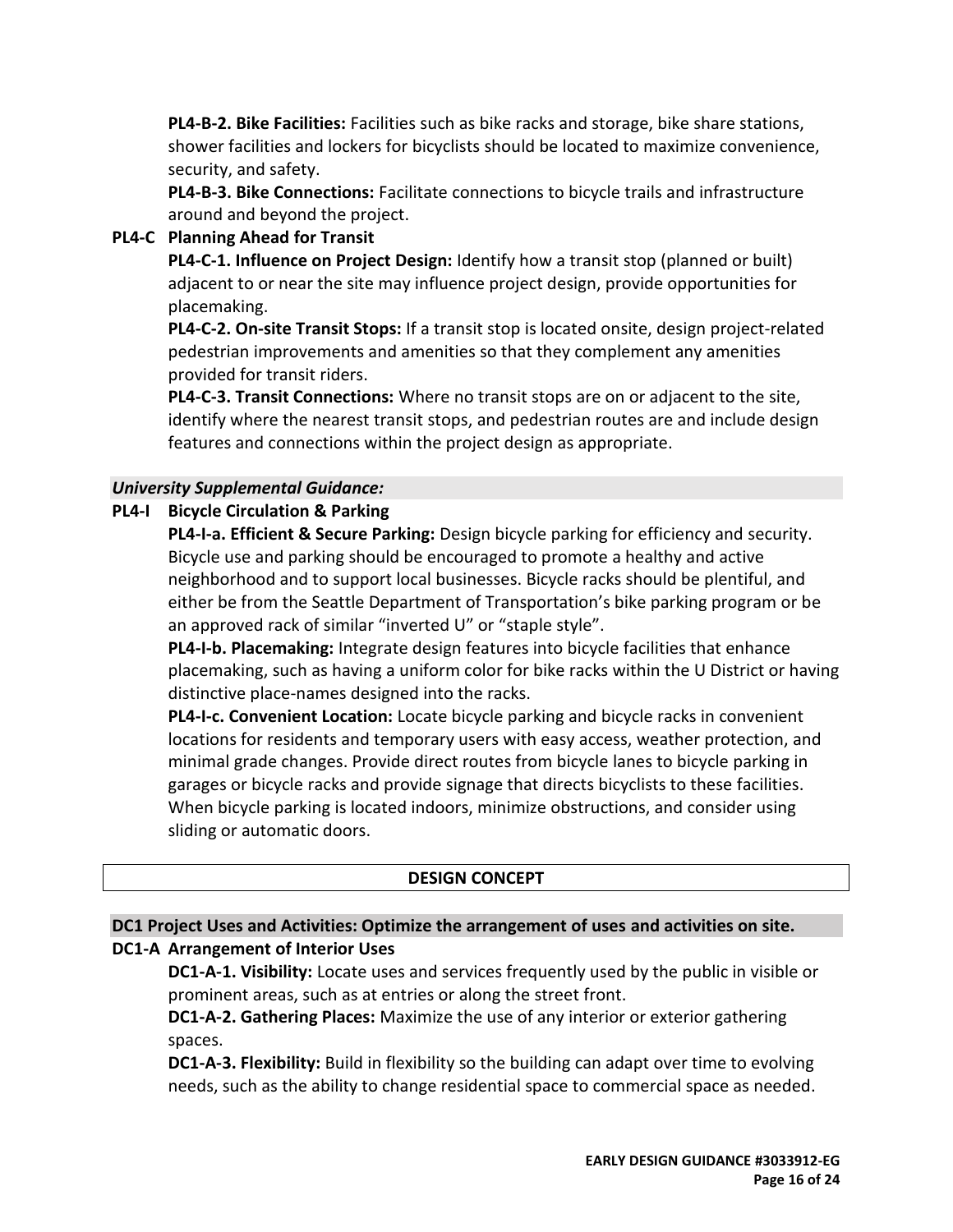**DC1-A-4. Views and Connections:** Locate interior uses and activities to take advantage of views and physical connections to exterior spaces and uses.

### *University Supplemental Guidance:*

### **DC1-I Activating Uses**

**DC1-I-a. Street Frontages:** Maximize active uses along street frontages and minimize the amount of frontage dedicated to lobby/lounges, office, and leasing spaces - uses which an be located elsewhere in the building. Provide a high frequency of entries for both commercial and residential uses.

**DC1-I-b. Commercial Spaces:** Group commercial spaces (or live-work) at corners and clusters at street level rather than fragmenting them between lobbies and other ground-floor uses.

**DC1-I-c. Passive Surveillance:** Where residential uses face on-site or public open spaces, parks, or access drive, balance privacy layering with passive surveillance by incorporating stoops, patios, and balconies, lighting. Minimize garage frontages at these locations.

### **DC1-II Visual and Safety Impacts**

**DC1-2-a. Service Entries & Trash Receptacles:** Locate service entries and trash receptacles within the building, mid-block along shared alleys and away from pedestrian crossings or gathering spots at mid-block connections.

**DC1-2-b. High-Quality Materials:** Use high quality materials and finishes for all service screening and garage doors with artful treatments and architectural detailing that reinforces the design concept and contributes to visual interest at street level. **DC2-2-c. Above Grade Parking:** Wrap any above grade parking with active uses to minimize 'dead facades'. Design any above-grade parking with a high degree of architectural detailing consistent with the non-vehicle design, possibly integrating changing displays or community artwork.

# **DC2 Architectural Concept: Develop an architectural concept that will result in a unified and functional design that fits well on the site and within its surroundings.**

## **DC2-A Massing**

**DC2-A-1. Site Characteristics and Uses:** Arrange the mass of the building taking into consideration the characteristics of the site and the proposed uses of the building and its open space.

**DC2-A-2. Reducing Perceived Mass:** Use secondary architectural elements to reduce the perceived mass of larger projects.

## **DC2-B Architectural and Facade Composition**

**DC2-B-1. Façade Composition:** Design all building facades—including alleys and visible roofs— considering the composition and architectural expression of the building as a whole. Ensure that all facades are attractive and well-proportioned.

**DC2-B-2. Blank Walls:** Avoid large blank walls along visible façades wherever possible. Where expanses of blank walls, retaining walls, or garage facades are unavoidable, include uses or design treatments at the street level that have human scale and are designed for pedestrians.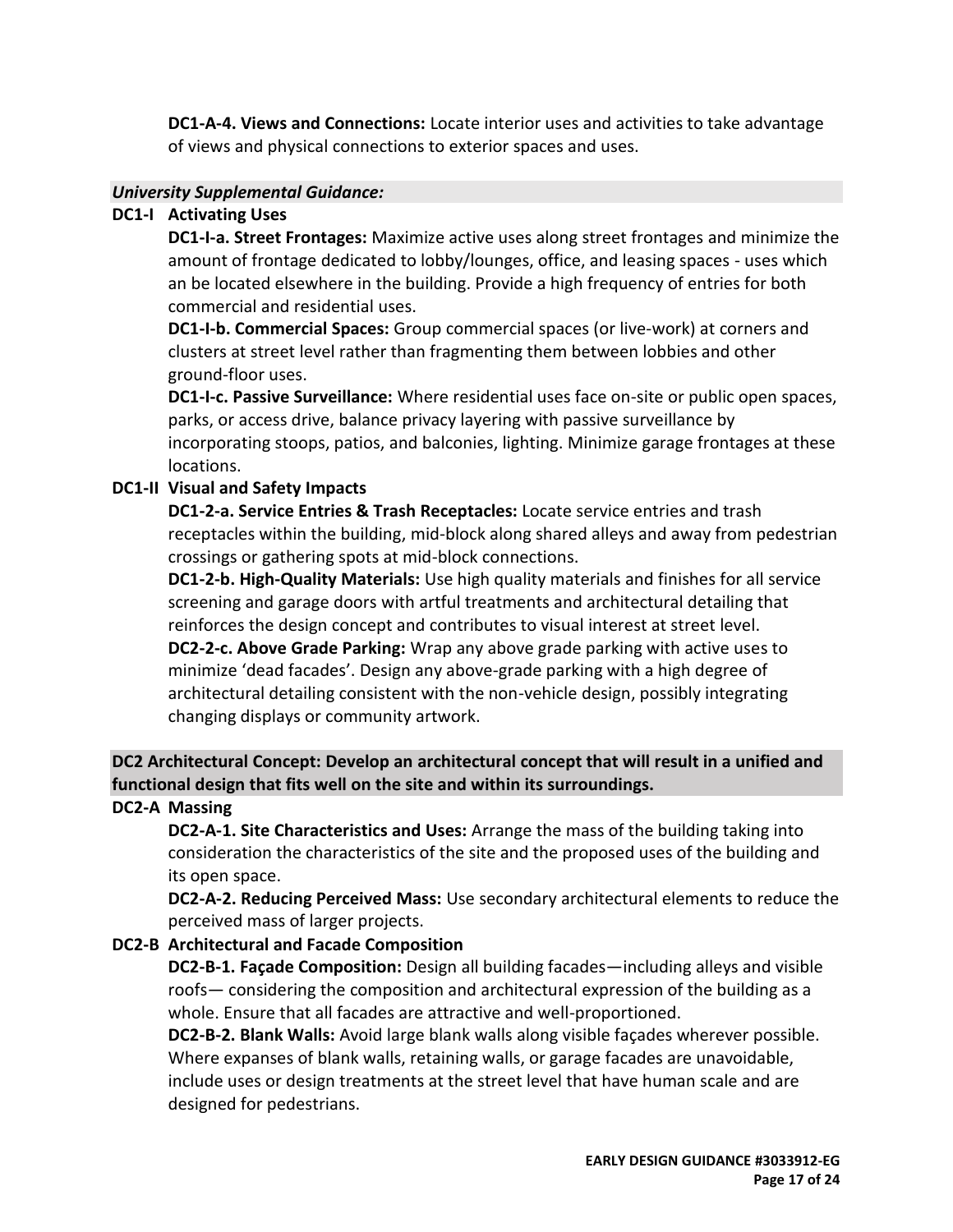### **DC2-C Secondary Architectural Features**

**DC2-C-1. Visual Depth and Interest:** Add depth to facades where appropriate by incorporating balconies, canopies, awnings, decks, or other secondary elements into the façade design. Add detailing at the street level in order to create interest for the pedestrian and encourage active street life and window shopping (in retail areas). **DC2-C-2. Dual Purpose Elements:** Consider architectural features that can be dual purpose— adding depth, texture, and scale as well as serving other project functions. **DC2-C-3. Fit With Neighboring Buildings:** Use design elements to achieve a successful fit between a building and its neighbors.

### **DC2-D Scale and Texture**

**DC2-D-1. Human Scale:** Incorporate architectural features, elements, and details that are of human scale into the building facades, entries, retaining walls, courtyards, and exterior spaces in a manner that is consistent with the overall architectural concept **DC2-D-2. Texture:** Design the character of the building, as expressed in the form, scale, and materials, to strive for a fine-grained scale, or "texture," particularly at the street level and other areas where pedestrians predominate.

### **DC2-E Form and Function**

**DC2-E-1. Legibility and Flexibility:** Strive for a balance between building use legibility and flexibility. Design buildings such that their primary functions and uses can be readily determined from the exterior, making the building easy to access and understand. At the same time, design flexibility into the building so that it may remain useful over time even as specific programmatic needs evolve.

### *University Supplemental Guidance:*

### **DC2-I Massing & Reducing Bulk and Scale**

**DC2-I-a. Response to Context:** Design building massing and form to express an intentional and original response to the context, streetscape and all guidelines, not merely a reflection of the code-allowable building envelope.

**DC2-I-b. Large Buildings:** Reduce the bulk and scale of large buildings: A large building should be legible as a series of discrete forms at multiple scales to reduce perceived bulk, create interest, and help users understand how the building is occupied.

1. Break up larger development into multiple buildings and smaller masses with pass-throughs and pathways

2. Alternatively, give the impression of multiple, smaller-scale buildings by employing different facade treatments at intervals that complement the context by articulating the building at regular intervals

3. Employ purposeful modulation that is meaningful to the overall composition and building proportion, or that expresses individual units or modules. Avoid over-modulation. Changes in color and material should typically be accompanied by a legible change in plane and/or design language.

4. Opt for distinctive and sculptural forms and elements, especially in highly visible locations or corners.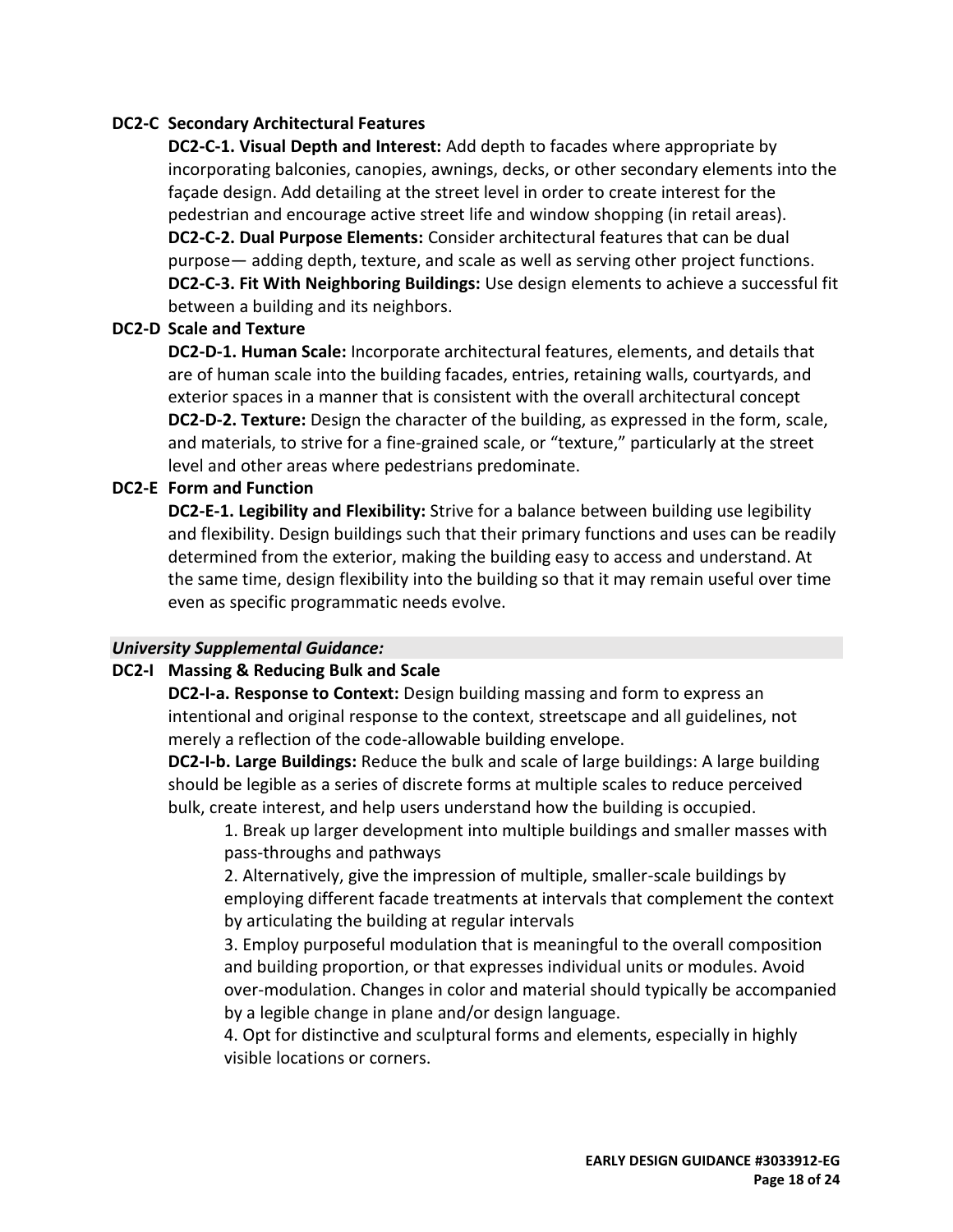**DC2-I-c. Building Base:** Design the building base to create a solid and "grounded" form that transitions to a human-scale at the street. The height of the base/podium should be proportional to and substantial enough to "anchor" the upper massing.

**DC2-I-d. Upper-Level Step-Backs:** Use upper-level step-backs to maintain a human scale along the street and respond to historic datums.

**DC2-I-e. Addressing the Public Realm:** Ensure that building massing does not dominate the public realm: Setbacks along the sidewalk should be open to the sky. Where overhangs create usable open space at grade, provide an adequate ceiling height generally at least two stories—with lighting and design detail to create a welcoming space.

**DC2-I-f. Stairs & Elevator Cores:** Locate vertical stair and elevator cores internally to minimize height impacts to the street. Stair cores visible to the street should be designed as a prominent feature with a high degree of transparency.

### **DC2-II Architectural Concept & Façade Composition**

**DC2-II-a. Context-Sensitive Approach:** Embrace contemporary design through distinctive, elegant forms that demonstrate a context-sensitive approach to massing and facade design.

**DC2-II-b. Mix Styles:** Create a finely grained mix of complementary buildings and architectural styles on a block, taking cues from established patterns such as frequent entries, the use of brick and other highly-articulated materials.

**DC2-II-c. Cohesive Design:** Reinforce the massing and design concept with a deliberate palette that limits the number of materials, colors, and fenestration patterns to achieve design cohesion.

**DC2-II-d. Base Materials:** Use brick, stone or other high-quality, durable, and nonmonolithic materials as the predominant base material to reinforce a strong base massing.

**DC2-II-e. Color Application:** Employ a restrained and purposeful application of bold or high-contrast colors and moments of whimsy to contribute to the eclectic character of the University District, without overwhelming the streetscape.

**DC2-II-f. Roof Lines:** Provide architectural interest with legible roof lines or the top of the structure that is clearly distinguishable from the facade walls.

**DC2-II-g. Large Masses:** Avoid expanses of large panels with minimal detailing, and do not rely on the use of colored cladding alone to provide visual interest: Break down large masses or facades by 1) using quality materials that provide relief and interest through shadow lines, depth of fenestration, and detailing, and 2) delineating a base, middle, and top with architectural detailing and massing.

**DC2-II-h. Detailing:** Intentionally detail joints, reveals, and fasteners to articulate and reinforce the design concept.

**DC2-II-i. Depth:** Incorporate depth into building facades, especially those with minimal modulation and boxy massing. Integrate facade depth and shadow casting detail, including projecting elements, setbacks and expression of window reveals, to give visual richness and interest. Recessed windows of 6-8 inches are preferable to window trims or fins applied to flush windows.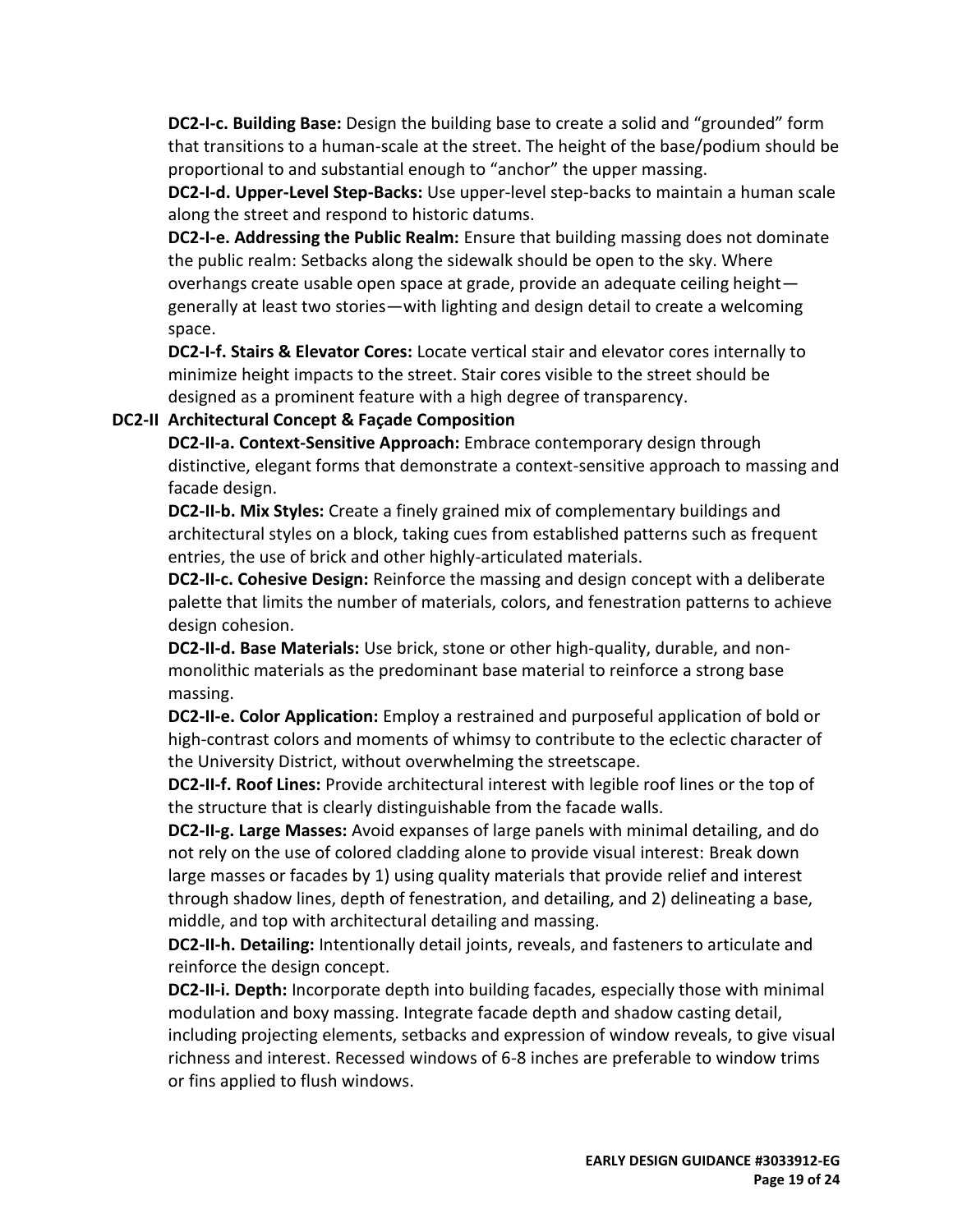### **DC2-V Blank Walls**

**DC2-V-a. Materials & Expression:** Finish visible walls and rooftops with quality materials or artistic expressions that reinforce the design concept, avoiding simplistic treatments of cladding with only color changes.

**DC2-V-b. Visual Scale & Interest:** On party walls visible from streets, provide visual scale and interest with murals or other legible artistic or architectural expressions, including joint patterns, plane changes, and/or proportions that break down the scale of large walls.

### **DC2-VI Tall Buildings**

**DC2-VI-a. Response to Context**: Integrate and transition to a surrounding fabric of differing heights; relate to existing visual datums, the street wall and parcel patterns. Respond to prominent nearby sites and/or sites with axial focus or distant visibility, such as waterfronts, public view corridors, street ends.

**DC2-VI-b. Tall Form Placement, Spacing & Orientation**: Locate the tall forms to optimize the following: minimize shadow impacts on public parks, plazas and places; maximize tower spacing to adjacent structures; afford light and air to the streets, pedestrians and public realm; and minimize impacts to nearby existing and future planned occupants.

**DC2-VI-c. Tall Form Design**: Avoid long slabs and big, unmodulated boxy forms, which cast bigger shadows and lack scale or visual interest. Consider curved, angled, shifting and/or carved yet coherent forms. Shape and orient tall floorplates based on context, nearby opportunities and design concepts, not simply to maximize internal efficiencies. Modulation should be up sized to match the longer, taller view distances.

**DC2-VI-d. Intermediate Scales**: To mediate the extra height/scale, add legible, multistory intermediate scale elements: floor groupings, gaskets, off-sets, projections, sky terraces, layering, or other legible modulations to the middle of tall forms. Avoid a single repeated extrusion from building base to top.

**DC2-VI-e. Shape & Design All Sides**: Because towers are visible from many viewpoints/distances, intentionally shape the form and design all sides (even party walls), responding to differing site patterns and context relationships. Accordingly, not all sides may have the same forms or display identical cladding.

**DC2-VI-f. Adjusted Base Scale**: To mediate the form's added height, design a 1-3 story base scale, and/or highly legible base demarcation to transition to the ground and mark the 'street room' proportion. Tall buildings require several scale readings, and the otherwise typical single-story ground floor appears squashed by the added mass above. **DC2-VI-g. Ground Floor Uses**: Include identifiable primary entrances-scaled to the tall form - and provide multiple entries. Include genuinely activating uses or grade-related residences to activate all streets.

**DC2-VI-h. Facade Depth & Articulation**: Use plane changes, depth, shadow, and texture to provide human scale and interest and to break up the larger facade areas of tall buildings, especially in the base/lower 100 feet. Compose fenestration and material dimensions to be legible and richly detailed from long distances.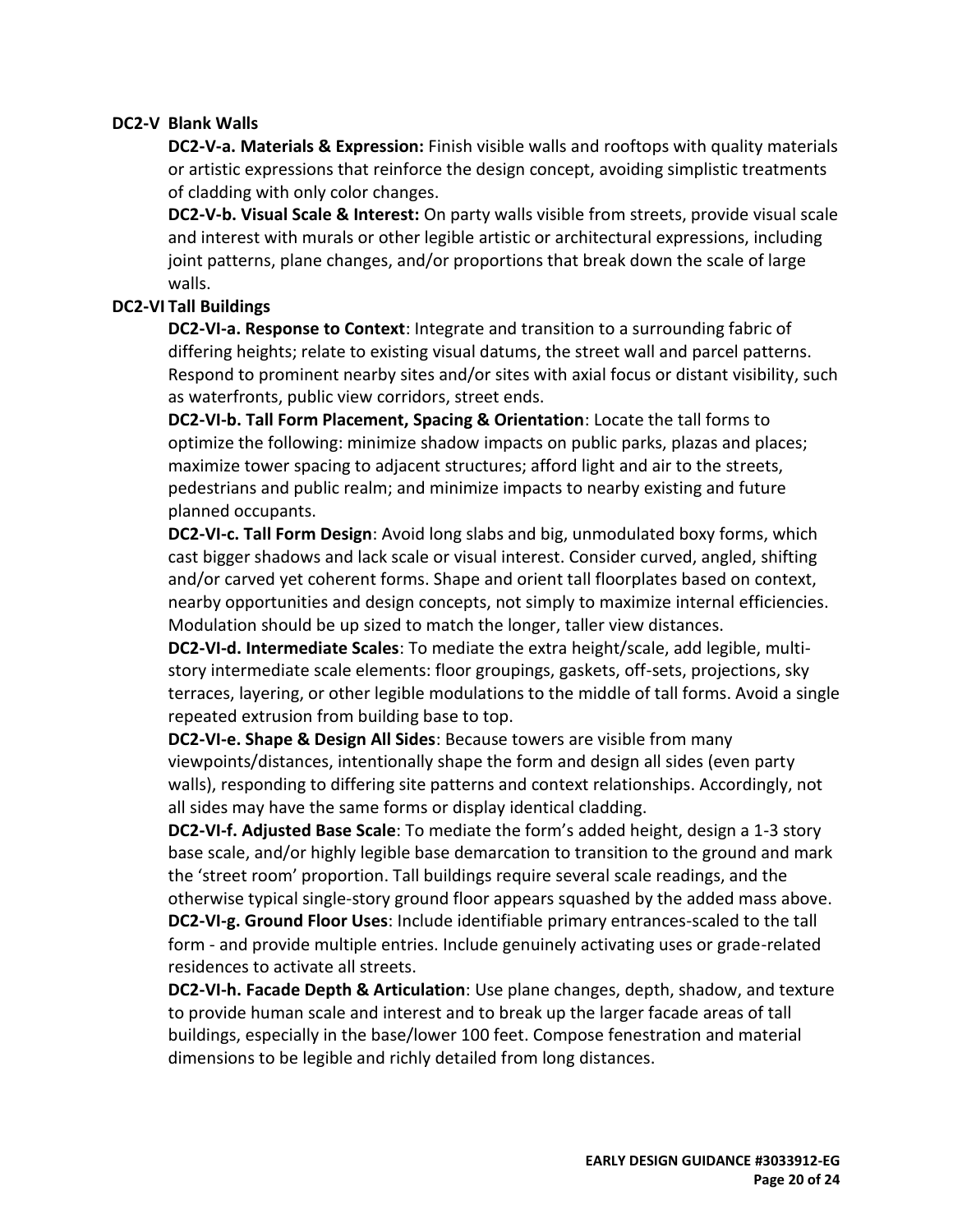**DC2-VI-i. Quality & 6th Elevations**: Intentionally design and employ quality materials and detailing, including on all soffits, balconies, exterior ceilings and other surfaces seen from below, including lighting, vents, etc.

**DC2-VI-j. Transition to the Sky & Skyline Composition**: Create an intentional, designed terminus to the tall form and enhance the skyline (not a simple flat 'cut-off'). Integrate all rooftop elements and uses into the overall design, including mechanical screens, maintenance equipment, amenity spaces and lighting. Applicants should design and show how the tall buildings will contribute to the overall skyline profile and variety of forms.

**DC2-VI-k. Architectural Presence:** Consider citywide visual appearance when designing tall buildings, both as an individual structure and as a collection with other tall buildings, as these will be visible from many vantage points throughout Seattle.

**DC2-VI-l. Landmarks & Wayfinding:** Design tall buildings with memorable massing and forms, to serve as landmarks that enhance a sense of place and contribute to wayfinding in the U District.

**DC3 Open Space Concept: Integrate open space design with the building design so that they complement each other.**

### **DC3-A Building-Open Space Relationship**

**DC3-A-1. Interior/Exterior Fit:** Develop an open space concept in conjunction with the architectural concept to ensure that interior and exterior spaces relate well to each other and support the functions of the development.

### **DC3-B Open Space Uses and Activities**

**DC3-B-1. Meeting User Needs:** Plan the size, uses, activities, and features of each open space to meet the needs of expected users, ensuring each space has a purpose and function.

**DC3-B-2. Matching Uses to Conditions:** Respond to changing environmental conditions such as seasonal and daily light and weather shifts through open space design and/or programming of open space activities.

**DC3-B-3. Connections to Other Open Space:** Site and design project-related open spaces to connect with, or enhance, the uses and activities of other nearby public open space where appropriate.

**DC3-B-4. Multifamily Open Space:** Design common and private open spaces in multifamily projects for use by all residents to encourage physical activity and social interaction.

## **DC3-C Design**

**DC3-C-1. Reinforce Existing Open Space:** Where a strong open space concept exists in the neighborhood, reinforce existing character and patterns of street tree planting, buffers or treatment of topographic changes. Where no strong patterns exist, initiate a strong open space concept that other projects can build upon in the future.

**DC3-C-2. Amenities/Features:** Create attractive outdoor spaces suited to the uses envisioned for the project.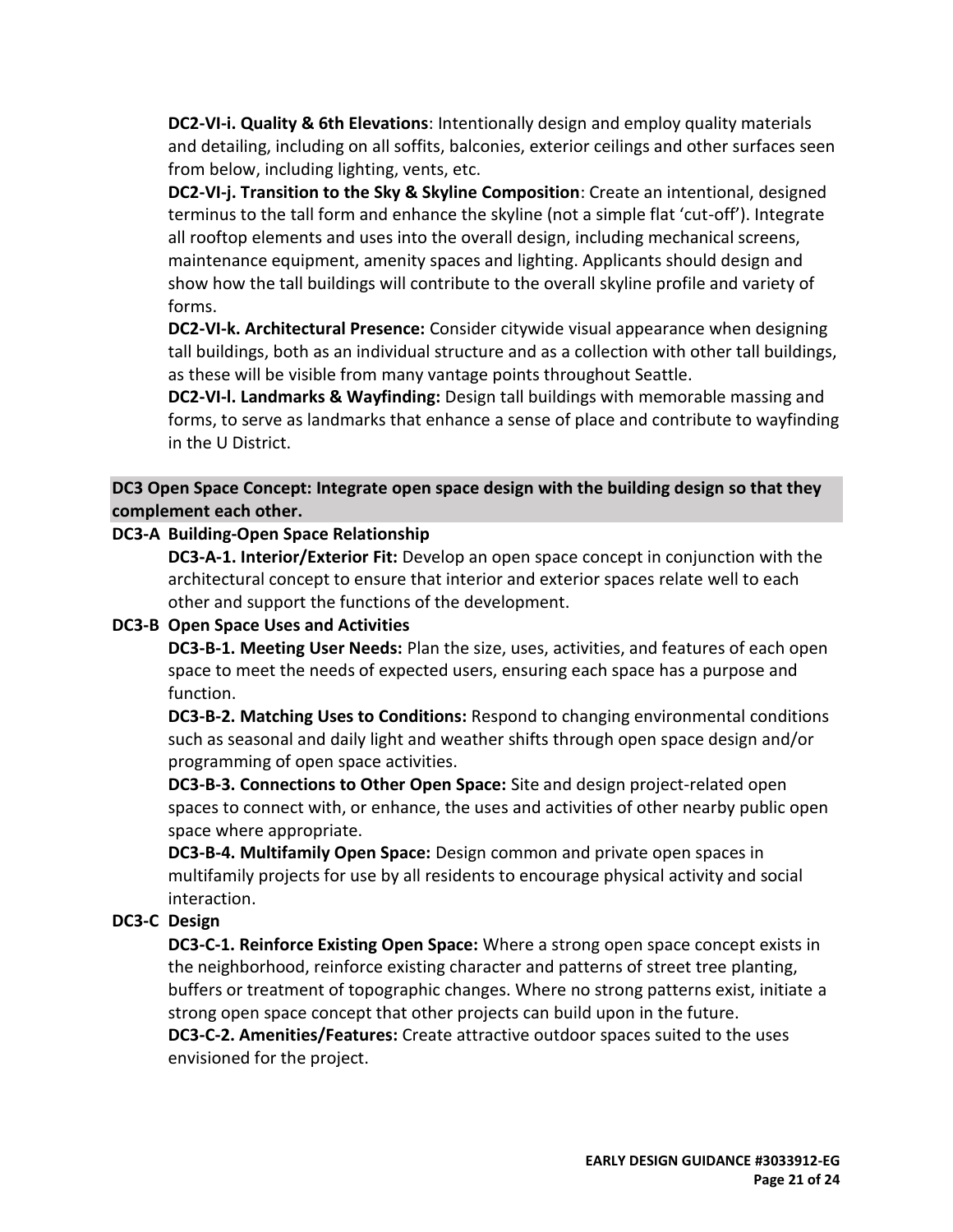**DC3-C-3. Support Natural Areas:** Create an open space design that retains and enhances onsite natural areas and connects to natural areas that may exist off-site and may provide habitat for wildlife.

### *University Supplemental Guidance:*

### **DC3-I Open Space Organization & Site Layout**

**DC3-I-a. Arrangement:** Design outdoor amenity areas, open space, and pedestrian pathways to be a focal point and organizing element within the development, break up large sites, and foster permeability. Arrange buildings on site to consolidate open space areas into designed, usable shared spaces or places for large trees instead of "leftover" spaces or drive lanes.

**DC3-I-b. Pedestrian Routes:** Extend pedestrian routes from entry courtyards or forecourts all the way through a project site to improve pedestrian walkability. **DC3-I-c. Street Orientation:** Arrange residential development, especially townhouse and rowhouses, to orient units towards the street. Where units are oriented towards internal pathways or access drives, design these shared pathways that prioritize the pedestrian experience with paving, landscaping, lighting, stoops, and human-scaled design features.

### **DC3-III Street Level Open Space**

**DC3-3-III-a. Welcoming Design:** Design open spaces at street-level to be welcoming: Semi-public spaces such as forecourts should engage the street and act as a "front porch" for residents. Minimize the use of gates, or visual and physical barriers, especially those adjacent to the street. Any necessary fences or gates should be set far back from the street to create a semi-public transitional space.

**DC3-3-III-b. Community Interaction:** Open space design and location should support lively community interaction rather than passive space within a development, as well as the larger University District community.

**DC4 Exterior Elements and Finishes: Use appropriate and high-quality elements and finishes for the building and its open spaces.**

## **DC4-A Exterior Elements and Finishes**

**DC4-A-1. Exterior Finish Materials:** Building exteriors should be constructed of durable and maintainable materials that are attractive even when viewed up close. Materials that have texture, pattern, or lend themselves to a high quality of detailing are encouraged.

**DC4-A-2. Climate Appropriateness:** Select durable and attractive materials that will age well in Seattle's climate, taking special care to detail corners, edges, and transitions.

# **DC4-C Lighting**

**DC4-C-1. Functions:** Use lighting both to increase site safety in all locations used by pedestrians and to highlight architectural or landscape details and features such as entries, signs, canopies, plantings, and art.

**DC4-C-2. Avoiding Glare:** Design project lighting based upon the uses on and off site, taking care to provide illumination to serve building needs while avoiding off-site night glare and light pollution.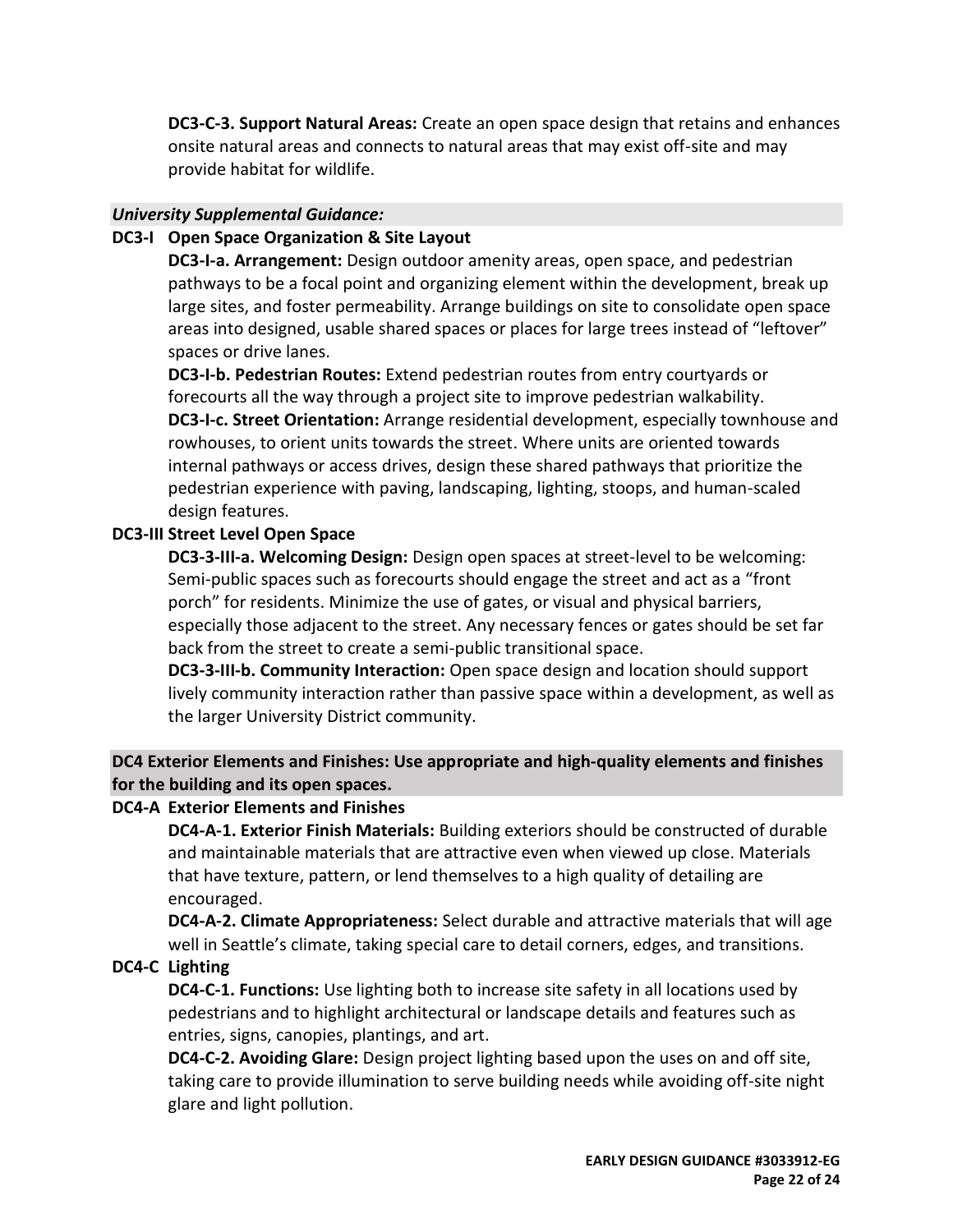### **DC4-D Trees, Landscape, and Hardscape Materials**

**DC4-D-1. Choice of Plant Materials:** Reinforce the overall architectural and open space design concepts through the selection of landscape materials.

**DC4-D-2. Hardscape Materials:** Use exterior courtyards, plazas, and other hard surfaced areas as an opportunity to add color, texture, and/or pattern and enliven public areas through the use of distinctive and durable paving materials. Use permeable materials wherever possible.

**DC4-D-3. Long Range Planning:** Select plants that upon maturity will be of appropriate size, scale, and shape to contribute to the site as intended.

**DC4-D-4. Place Making:** Create a landscape design that helps define spaces with significant elements such as trees.

#### **DC4-E Project Assembly and Lifespan**

**DC4-E-1. Deconstruction:** When possible, design the project so that it may be deconstructed at the end of its useful lifetime, with connections and assembly techniques that will allow reuse of materials.

#### *University Supplemental Guidance:*

#### **DC4-I Durable, High-Quality Exterior Materials**

**DC4-I-a. Durable & Permanent:** Use materials that provide and evoke durability and permanence: Avoid thin materials that do not age well in Seattle's climate, including those that deform or warp, weather quickly, or require paint as a finish. Use materials in locations that have a durability appropriate for an urban application, especially near grade.

**DC4-I-b. Brick & Masonry:** Brick or other masonry units are the preferred materials, especially for podiums and the first 30-50 feet from grade.

**DC4-I-c. Texture & Complexity:** Use materials with inherent texture and complexity: Limit the use of large panels or materials that require few joints, reveals, or minimal detailing. Use materials that provide purposeful transitions and reinforce the design concept and building proportions.

**DC4-I-d. Technology & Innovation:** Utilize emerging technology and innovative materials that inspire inventive forms, applications, and design concepts.

**DC4-I-e. Sustainability:** Consider the life cycle impacts of materials, and choose those that are renewable, recyclable, reusable, responsibly sourced, and have minimal impacts to human and environmental health.

#### **DC4-II Hardscaping & Landscaping**

**DC4-II-a. Placemaking:** Incorporate artistic, historical, and U District-unique elements into landscape materials to define spaces and contribute to placemaking, including mosaics, wayfinding elements, reused materials, and lighting.

**DC4-II-b. Fine-Grained Texture:** Use hardscape materials that contribute a fine-grained texture through joint patterns, scoring, or inherent material qualities. Avoid areas with minimal texture, especially in areas with pedestrian traffic.

**DC4-II-c. Delineate Uses:** Use pavers and ground treatments to delineate uses, including building entries and seating areas within the public right of way.